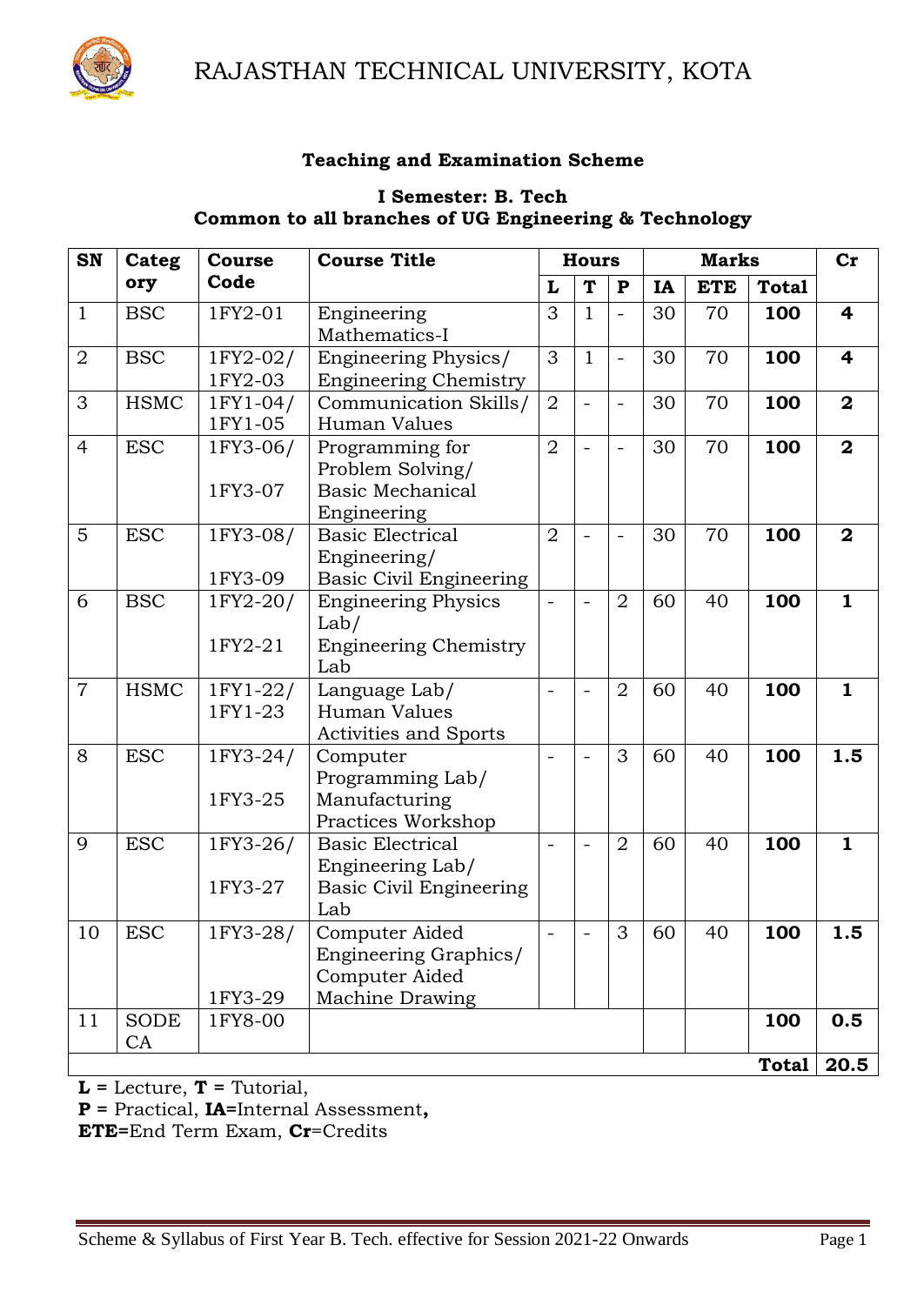

RAJASTHAN TECHNICAL UNIVERSITY, KOTA

#### **Teaching and Examination Scheme**

## **II Semester: B.Tech. Common to all branches of UG Engineering & Technology**

| <b>SN</b>      | Catego      | <b>Course</b> | <b>Course Title</b>            | <b>Hours</b>   |                         | <b>Marks</b>         |           |            | Cr           |                         |
|----------------|-------------|---------------|--------------------------------|----------------|-------------------------|----------------------|-----------|------------|--------------|-------------------------|
|                | ry          | Code          |                                | L              | $\overline{\mathbf{T}}$ | ${\bf P}$            | <b>IA</b> | <b>ETE</b> | <b>Total</b> |                         |
| $\mathbf{1}$   | <b>BSC</b>  | 2FY2-01       | Engineering                    | 3              | $\mathbf{1}$            | $\overline{a}$       | 30        | 70         | 100          | $\overline{\mathbf{r}}$ |
|                |             |               | Mathematics-II                 |                |                         |                      |           |            |              |                         |
| $\overline{2}$ | <b>BSC</b>  | 2FY2-03/      | Engineering Chemistry/         | 3              | $\mathbf{1}$            | $\ddot{\phantom{a}}$ | 30        | 70         | 100          | 4                       |
|                |             | 2FY2-02       | <b>Engineering Physics</b>     |                |                         |                      |           |            |              |                         |
| 3              | <b>HSMC</b> | 2FY1-05/      | Human Values/                  | $\overline{2}$ | $\overline{a}$          | $\overline{a}$       | 30        | 70         | 100          | $\overline{\mathbf{2}}$ |
|                |             | 2FY1-04       | <b>Communication Skills</b>    |                |                         |                      |           |            |              |                         |
| $\overline{4}$ | <b>ESC</b>  | 2FY3-07/      | <b>Basic Mechanical</b>        | $\overline{2}$ | $\overline{a}$          | $\equiv$             | 30        | 70         | 100          | $\overline{2}$          |
|                |             |               | Engineering/                   |                |                         |                      |           |            |              |                         |
|                |             | 2FY3-06       | Programming for                |                |                         |                      |           |            |              |                         |
|                |             |               | Problem Solving                |                |                         |                      |           |            |              |                         |
| $\overline{5}$ | <b>ESC</b>  | 2FY3-09/      | Basic Civil Engineering/       | $\overline{2}$ |                         |                      | 30        | 70         | 100          | $\mathbf{2}$            |
|                |             | 2FY3-08       | <b>Basic Electrical</b>        |                |                         |                      |           |            |              |                         |
|                |             |               | Engineering                    |                |                         |                      |           |            |              |                         |
| 6              | <b>BSC</b>  | 2FY2-21/      | <b>Engineering Chemistry</b>   | $\overline{a}$ | L,                      | $\overline{2}$       | 60        | 40         | 100          | $\mathbf{1}$            |
|                |             |               | Lab/                           |                |                         |                      |           |            |              |                         |
|                |             | 2FY2-20       | Engineering Physics Lab        |                |                         |                      |           |            |              |                         |
| $\overline{7}$ | <b>HSMC</b> | 2FY1-23/      | Human Values Activities        | $\overline{a}$ | $\overline{a}$          | $\overline{2}$       | 60        | 40         | 100          | $\mathbf{1}$            |
|                |             |               | and Sports/                    |                |                         |                      |           |            |              |                         |
|                |             | 2FY1-22       | Language Lab                   |                |                         |                      |           |            |              |                         |
| 8              | <b>ESC</b>  | 2FY3-25/      | <b>Manufacturing Practices</b> | ÷,             | L,                      | 3                    | 60        | 40         | 100          | 1.5                     |
|                |             |               | Workshop/                      |                |                         |                      |           |            |              |                         |
|                |             | 2FY3-24       | Computer Programming           |                |                         |                      |           |            |              |                         |
|                |             |               | Lab                            |                |                         |                      |           |            |              |                         |
| 9              | <b>ESC</b>  | 2FY3-27/      | <b>Basic Civil Engineering</b> | $\equiv$       | $\equiv$                | $\overline{2}$       | 60        | 40         | 100          | $\mathbf{1}$            |
|                |             |               | Lab/                           |                |                         |                      |           |            |              |                         |
|                |             | 2FY3-26       | <b>Basic Electrical</b>        |                |                         |                      |           |            |              |                         |
|                |             |               | Engineering Lab                |                |                         |                      |           |            |              |                         |
| 10             | <b>ESC</b>  | 2FY3-29/      | Computer Aided Machine         |                |                         | 3                    | 60        | 40         | 100          | 1.5                     |
|                |             |               | Drawing/                       |                |                         |                      |           |            |              |                         |
|                |             | 2FY3-28       | Computer Aided                 |                |                         |                      |           |            |              |                         |
|                |             |               | <b>Engineering Graphics</b>    |                |                         |                      |           |            |              |                         |
| 11             | <b>SODE</b> | 2FY8-00       |                                |                |                         |                      |           |            | 100          | 0.5                     |
|                | CA          |               |                                |                |                         |                      |           |            |              |                         |
|                |             |               |                                |                |                         |                      |           |            | <b>Total</b> | 20.5                    |

 $L =$  Lecture,  $T =$  Tutorial,

**P =** Practical, **IA=**Internal Assessment**,** 

**ETE=**End Term Exam, **Cr**=Credits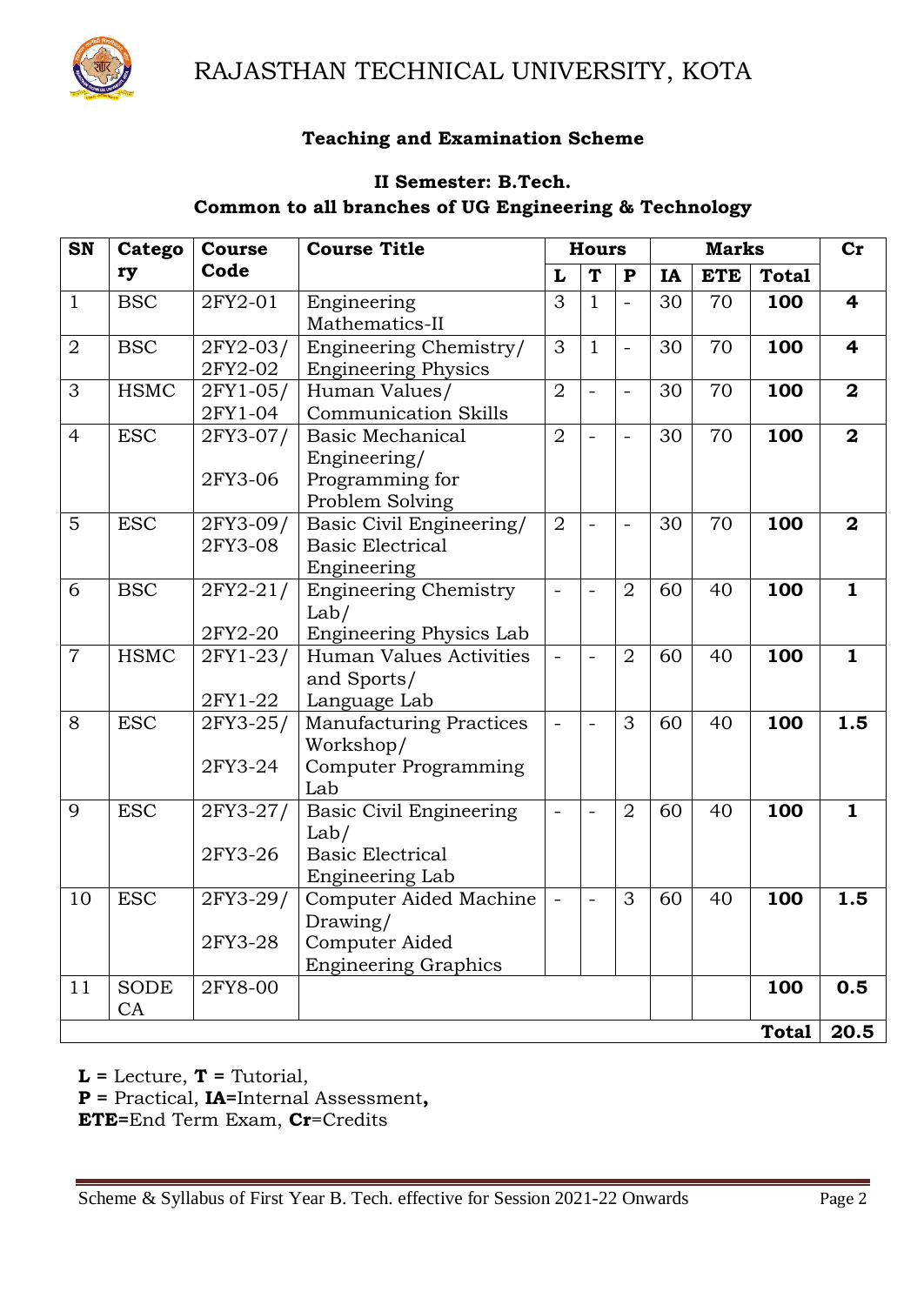

## **SYLLABUS**

### **I Semester**

## **Common to all branches of UG Engineering & Technology**

#### **1FY2-01: Engineering Mathematics-I**

| <b>SN</b>    | <b>CONTENTS</b>                                                                                                                                                                                                                                                                                                                                                                                                                                                                                                                                                      |
|--------------|----------------------------------------------------------------------------------------------------------------------------------------------------------------------------------------------------------------------------------------------------------------------------------------------------------------------------------------------------------------------------------------------------------------------------------------------------------------------------------------------------------------------------------------------------------------------|
| $\mathbf{1}$ | Calculus:<br>Improper integrals (Beta and Gamma functions) and their properties;<br>Applications of definite integrals to evaluate surface areas and volumes of<br>revolutions.                                                                                                                                                                                                                                                                                                                                                                                      |
| $\mathbf{2}$ | <b>Sequences and Series:</b><br>Convergence of sequence and series, tests for convergence; Power series,<br>Taylor's series, series for exponential, trigonometric and logarithm functions.                                                                                                                                                                                                                                                                                                                                                                          |
| 3            | <b>Fourier Series:</b><br>Periodic functions, Fourier series, Euler's formula, Change of intervals, Half<br>range sine and cosine series, Parseval's theorem.                                                                                                                                                                                                                                                                                                                                                                                                        |
| 4            | <b>Multivariable Calculus (Differentiation):</b><br>Limit, continuity and partial derivatives, directional derivatives, total<br>derivative; Tangent plane and normal line; Maxima, minima and saddle<br>points; Method of Lagrange multipliers; Gradient, curl and divergence.                                                                                                                                                                                                                                                                                      |
| 5            | <b>Multivariable Calculus (Integration):</b><br>Multiple Integration: Double integrals (Cartesian), change of order of<br>integration in double integrals, Change of variables (Cartesian to polar),<br>Applications: areas and volumes, Centre of mass and Gravity (constant and<br>variable densities); Triple integrals (Cartesian), Simple applications involving<br>cubes, sphere and rectangular parallelepipeds; Scalar line integrals, vector<br>line integrals, scalar surface integrals, vector surface integrals, Theorems of<br>Green, Gauss and Stokes. |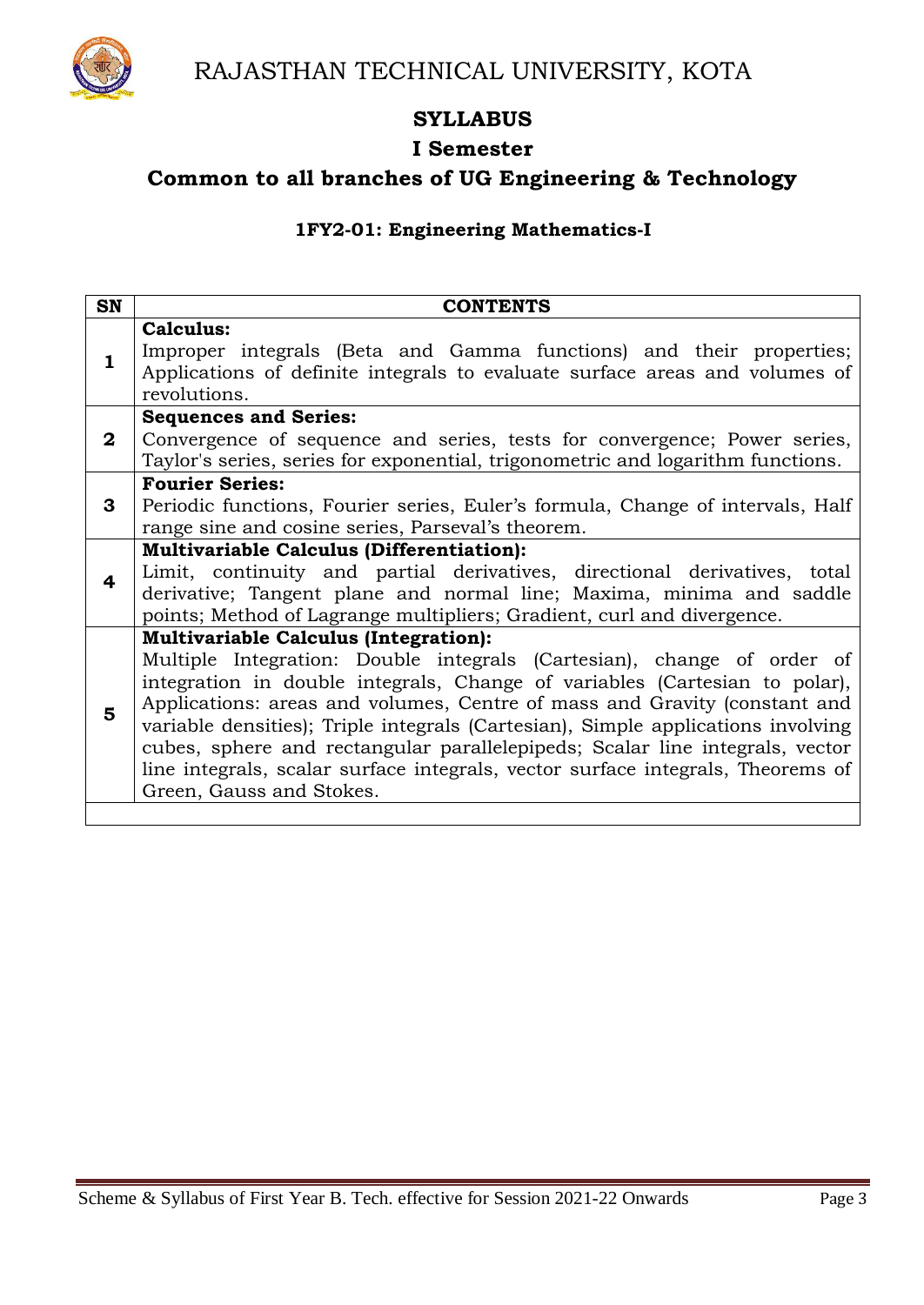

## **Common to all branches of UG Engineering & Technology**

### **1FY2-02/ 2FY2-02: Engineering Physics**

| <b>SN</b>    | <b>CONTENTS</b>                                                                                                                                                                                                                                                                                                                                                                                          |
|--------------|----------------------------------------------------------------------------------------------------------------------------------------------------------------------------------------------------------------------------------------------------------------------------------------------------------------------------------------------------------------------------------------------------------|
| $\mathbf{1}$ | <b>Wave Optics:</b><br>Newton's Rings, Michelson's Interferometer, Fraunhofer Diffraction from a<br>Single Slit. Diffraction grating: Construction, theory and spectrum, Resolving<br>power and Rayleigh criterion for limit of resolution, Resolving power of<br>diffraction grating, X-Ray diffraction and Bragg's Law.                                                                                |
| $\bf{2}$     | <b>Quantum Mechanics:</b><br>Introduction to quantum Mechanics, Wave-particle duality, Matter waves,<br>Wave function and basic postulates, Time dependent and time independent<br>Schrodinger's Wave Equation, Physical interpretation of wave function and its<br>properties, Applications of the Schrodinger's Equation: Particle in one<br>dimensional and three dimensional boxes.                  |
| 3            | Coherence and Optical Fibers:<br>Spatial and temporal coherence: Coherence length; Coherence time and 'Q'<br>factor for light, Visibility as a measure of Coherence and spectral purity,<br>Optical fiber as optical wave guide, Numerical aperture; Maximum angle of<br>acceptance and applications of optical fiber.                                                                                   |
| 4            | Laser:<br>Einstein's Theory of laser action; Einstein's coefficients; Properties of Laser<br>beam, Amplification of light by population inversion, Components of laser,<br>Construction and working of He-Ne and semiconductor lasers, Applications of<br>Lasers in Science, engineering and medicine.                                                                                                   |
| 5            | <b>Material Science &amp; Semiconductor Physics:</b><br>Bonding in solids: covalent and metallic bonding, Energy bands in solids:<br>Classification of solids as Insulators, Semiconductors and Conductors,<br>Intrinsic and extrinsic semiconductors, Fermi dirac distribution function and<br>Fermi energy, Conductivity in semiconductors, Hall Effect: Theory, Hall<br>Coefficient and applications. |
| 6            | <b>Introduction to Electromagnetism:</b><br>Divergence and curl of electrostatic field, Laplace's and Poisson's equations<br>for electrostatic potential, Bio-Savart law, Divergence and curl of static<br>magnetic field, Faraday's law, Displacement current and magnetic field<br>arising from time dependent electric field, Maxwell's equations, Flow of energy<br>and Poynting vector.             |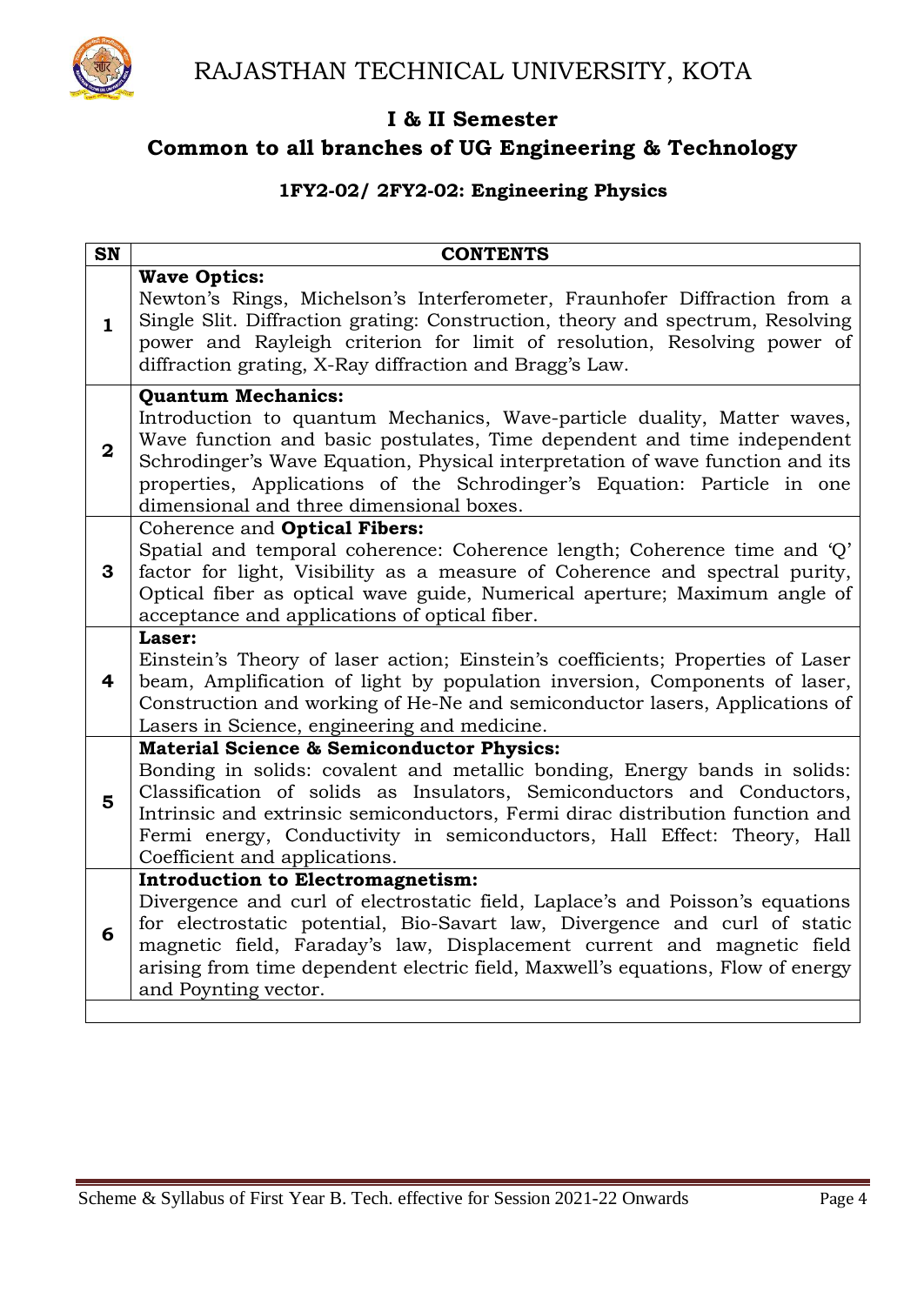



## **Common to all branches of UG Engineering & Technology**

## **1FY2-03/ 2FY2-03: Engineering Chemistry**

| <b>SN</b>               | <b>CONTENTS</b>                                                                                                                                                                                                                                                                                                                                                                                                                                                                                                                                                                                                                                                                                                                                                                                                                                                                                           |
|-------------------------|-----------------------------------------------------------------------------------------------------------------------------------------------------------------------------------------------------------------------------------------------------------------------------------------------------------------------------------------------------------------------------------------------------------------------------------------------------------------------------------------------------------------------------------------------------------------------------------------------------------------------------------------------------------------------------------------------------------------------------------------------------------------------------------------------------------------------------------------------------------------------------------------------------------|
| 1                       | Water:<br>Common impurities, hardness, determination of hardness by complexometric<br>(EDTA method), Degree of hardness, Units of hardness<br>Municipal water supply: Requisite of drinking water, Purification of water;<br>sedimentation, filtration, disinfection, breakpoint chlorination.<br>Boiler troubles: Scale and Sludge formation, Internal treatment methods,<br>Priming and Foaming, Boiler corrosion and Caustic embrittlement                                                                                                                                                                                                                                                                                                                                                                                                                                                             |
|                         | softening; Lime-Soda process, Zeolite<br>Water<br>(Permutit)<br>process,<br>Demineralization process.<br>Numerical problems based on Hardness, EDTA, Lime-Soda and Zeolite<br>process.                                                                                                                                                                                                                                                                                                                                                                                                                                                                                                                                                                                                                                                                                                                    |
| $\overline{\mathbf{2}}$ | <b>Organic Fuels:</b><br>Solid fuels: Coal, Classification of Coal, Proximate and Ultimate analyses of<br>coal and its significance, Gross and Net Calorific value, Determination of<br>Calorific value of coal by Bomb Calorimeter. Metallurgical coke, Carbonization<br>processes; Otto-Hoffmann by-product oven method.<br>Liquid fuels: Advantages of liquid fuels, Mining, Refining and Composition of<br>petroleum, Cracking, Synthetic petrol, Reforming, Knocking, Octane number,<br>Anti-knocking agents, Cetane number<br>Gaseous fuels; Advantages, manufacturing, composition and Calorific value of<br>coal gas and oil gas, Determination of calorific value of gaseous fuels by<br>Junker's calorimeter<br>Numerical problems based on determination of calorific value (bomb<br>calorimeter/Junkers calorimeter/Dulongs formula, proximate analysis &<br>ultimate and combustion of fuel. |
| 3                       | Corrosion and its control:<br>Definition and significance of corrosion, Mechanism of chemical (dry) and<br>electrochemical (wet) corrosion, galvanic corrosion, concentration corrosion<br>and pitting corrosion.<br>Protection from corrosion; protective coatings-galvanization and tinning,<br>cathodic protection, sacrificial anode and modifications in design                                                                                                                                                                                                                                                                                                                                                                                                                                                                                                                                      |
| 4                       | <b>Engineering Materials:</b><br>Portland Cement; Definition, Manufacturing by Rotary kiln. Chemistry of<br>setting and hardening of cement. Role of Gypsum.<br>Glass: Definition, Manufacturing by tank furnace, significance of annealing,<br>Types and properties of soft glass, hard glass, borosilicate glass, glass wool,<br>safety glass<br>Lubricants: Classification, Mechanism, Properties; Viscosity and viscosity<br>index, flash and fire point, cloud and pour point. Emulsification and steam                                                                                                                                                                                                                                                                                                                                                                                              |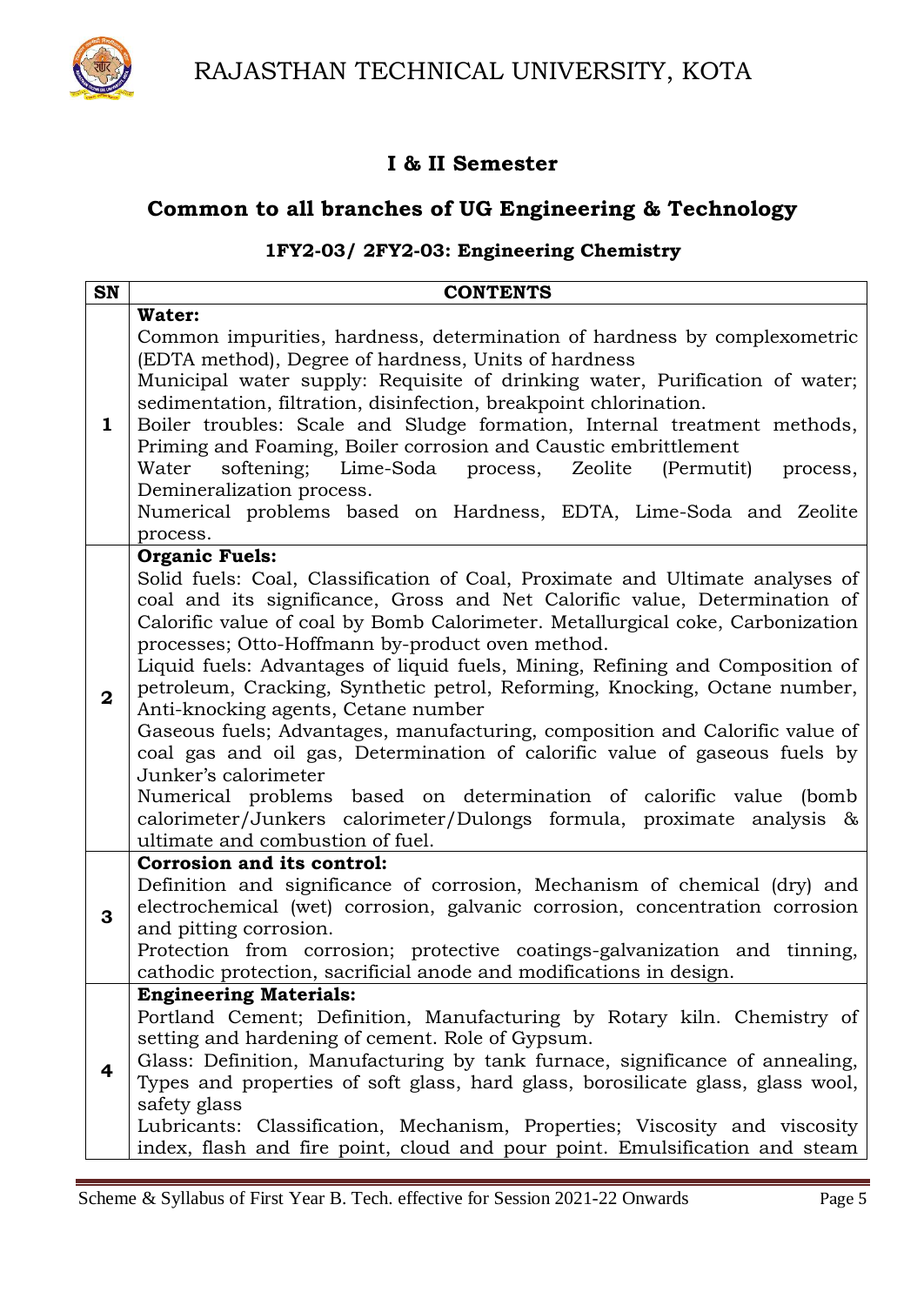

emulsion number.

## **Organic reaction mechanism and introduction of drugs:**

**5** Organic reaction mechanism: Substitution; SN1, SN2, Elecrophilic aromatic substitution in benzene, free radical halogenations of alkanes, Elimination; elimination in alkyl halides, dehydration of alcohols, Addition: electrophilic and free radical addition in alkenes, nucleophilic addition in aldehyde and ketones, Rearrangement; Carbocation and free radical rearrangements Drugs: Introduction, Synthesis, properties and uses of Aspirin, Paracetamol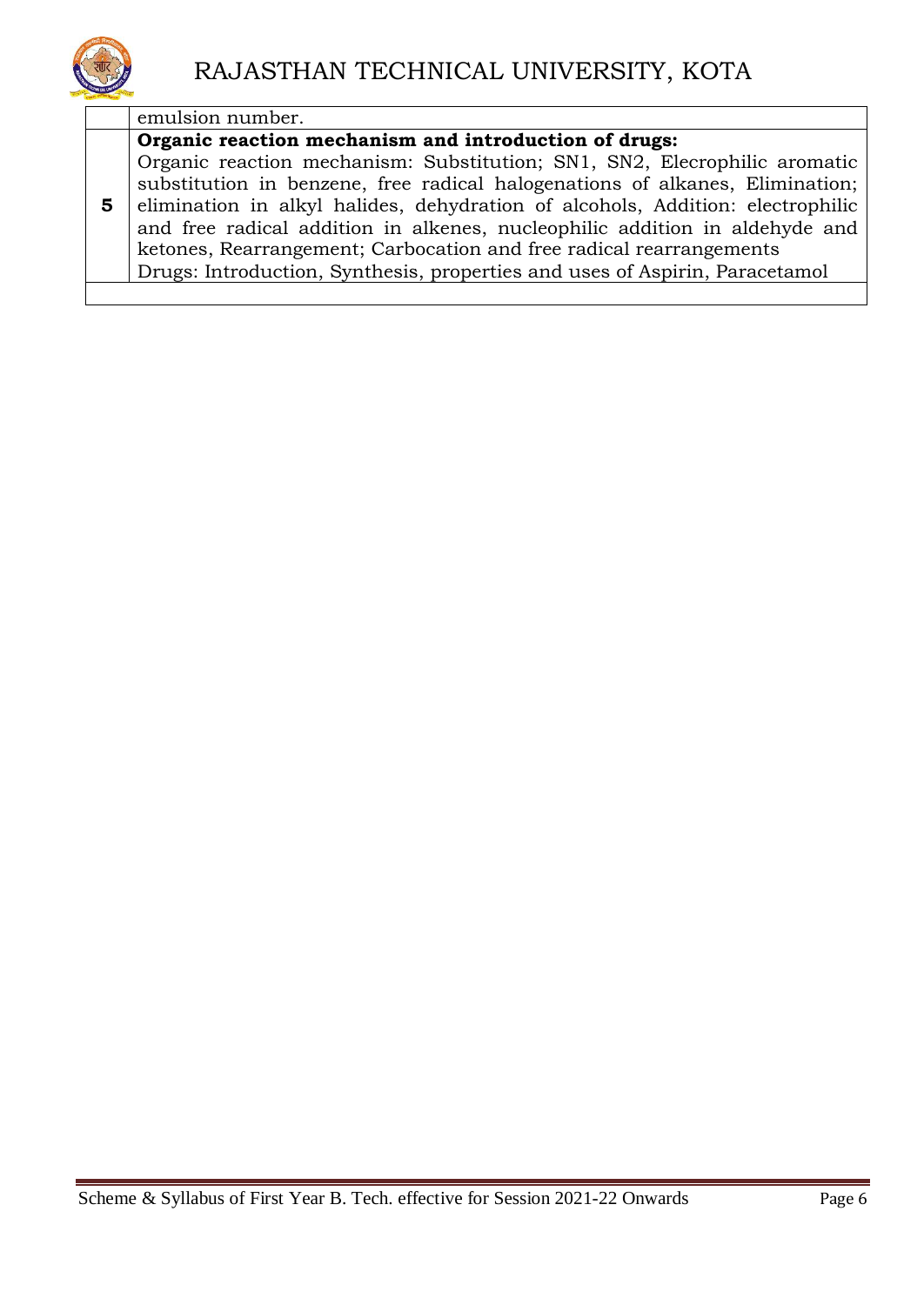

## **1FY1-04/ 2FY1-04: Communication Skills**

| <b>SN</b>    | <b>CONTENTS</b>                                                                                                                                                                                                                                                                                                                                                                       |
|--------------|---------------------------------------------------------------------------------------------------------------------------------------------------------------------------------------------------------------------------------------------------------------------------------------------------------------------------------------------------------------------------------------|
| 1            | <b>Communication:</b><br>Meaning, Importance and Cycle of Communication. Media and Types of<br>Communication. Verbal and Non-Verbal Communication. Barriers to<br>communication. Formal and Informal Channels of Communication (Corporate<br>Communication). Divisions of Human Communication and Methods to<br>improve Interpersonal Communication. Qualities of good communication. |
| $\mathbf{2}$ | Grammar:<br>Passive Voice. Reported Speech. Conditional Sentences. Modal Verbs. Linking<br>Words (Conjunctions)                                                                                                                                                                                                                                                                       |
| 3            | <b>Composition:</b><br>Job Application and Curriculum-Vitae Writing. Business Letter Writing.<br>Paragraph Writing. Report Writing.                                                                                                                                                                                                                                                   |
| 4            | <b>Short Stories:</b><br>"Luncheon" by Somerset Maugham . "How Much Land Does a Man Need?" by<br>Count Leo Tolstoy. "The Night Train at Deoli" by Ruskin Bond.                                                                                                                                                                                                                        |
| 5            | Poems:<br>"No Men are Foreign" by James Kirkup. "If" by Rudyard Kipling. "Where the<br>Mind is without Fear" by Rabindranath Tagore.                                                                                                                                                                                                                                                  |
|              |                                                                                                                                                                                                                                                                                                                                                                                       |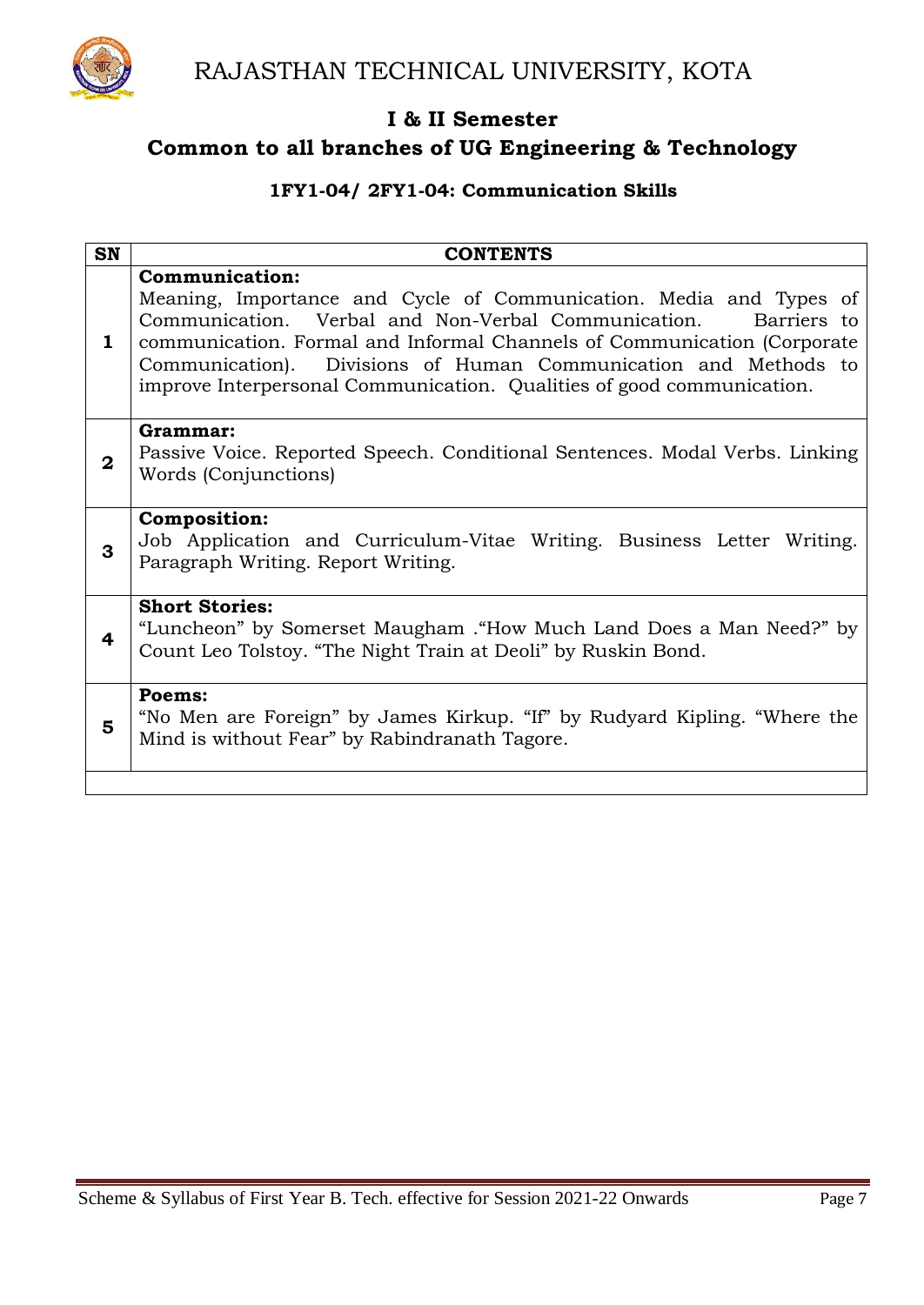

## **Common to all branches of UG Engineering & Technology**

## **1FY1-05/ 2FY1-05: Human Values**

| SN                      | <b>CONTENTS</b>                                                                                                                                                                                                                                                                                                                                                                                                                                                                                                                                                                                                                                                                                                                                                          |
|-------------------------|--------------------------------------------------------------------------------------------------------------------------------------------------------------------------------------------------------------------------------------------------------------------------------------------------------------------------------------------------------------------------------------------------------------------------------------------------------------------------------------------------------------------------------------------------------------------------------------------------------------------------------------------------------------------------------------------------------------------------------------------------------------------------|
|                         | Course Introduction - Need, Basic Guidelines, Content and Process for                                                                                                                                                                                                                                                                                                                                                                                                                                                                                                                                                                                                                                                                                                    |
| $\mathbf{1}$            | <b>Value Education</b><br>Understanding the need, basic guidelines, Self Exploration - its content and<br>process; 'Natural Acceptance' and Experiential Validation, Continuous<br>Happiness and Prosperity- Human Aspirations, Right understanding,<br>Relationship and Physical Facilities, Understanding Happiness<br>and<br>Prosperity correctly- A critical appraisal of the current scenario.<br>Method to fulfill the above human aspirations: understanding and living in<br>harmony at various levels                                                                                                                                                                                                                                                           |
| $\overline{\mathbf{2}}$ | Understanding Harmony in the Human Being - Harmony in Myself<br>Understanding human being as a co-existence of the sentient 'I' and the<br>material 'Body'<br>Understanding the needs of Self (T) and 'Body' - Sukh and Suvidha<br>Understanding the Body as an instrument of T, Understanding the<br>characteristics and activities of 'I' and harmony in 'I' Understanding the<br>harmony of I with the Body: Sanyam and Swasthya; correct appraisal of<br>Physical needs, meaning of Prosperity in detail, Programs to ensure Sanyam<br>and Swasthya.                                                                                                                                                                                                                 |
| 3                       | Understanding Harmony in the Family and Society- Harmony in Human-<br><b>Human Relationship</b><br>Understanding harmony in the Family, Understanding values in human-<br>human relationship; meaning of Nyaya and program for its fulfillment to<br>ensure Ubhay-tripti; Trust (Vishwas) and Respect (Samman), meaning of<br>Vishwas; Difference between intention and competence, meaning of<br>Samman, Difference between respect and differentiation;<br>the other salient values in relationship, harmony in the society, Samadhan,<br>Samridhi, Abhay, Sah-astitva as comprehensive Human Goals , Visualizing a<br>universal harmonious order in society- Undivided Society (AkhandSamaj),<br>Universal Order (SarvabhaumVyawastha) - from family to world family. |
| 4                       | Understanding Harmony in the Nature and Existence - Whole existence<br>as Coexistence<br>Understanding the harmony in the Nature. Interconnectedness and mutual<br>fulfillment among the four orders of nature- recyclability and self-regulation<br>in nature. Understanding Existence as Co-existence (Sah-astitva) of mutually<br>interacting units in all pervasive Space.<br>Holistic perception of harmony at all levels of existence                                                                                                                                                                                                                                                                                                                              |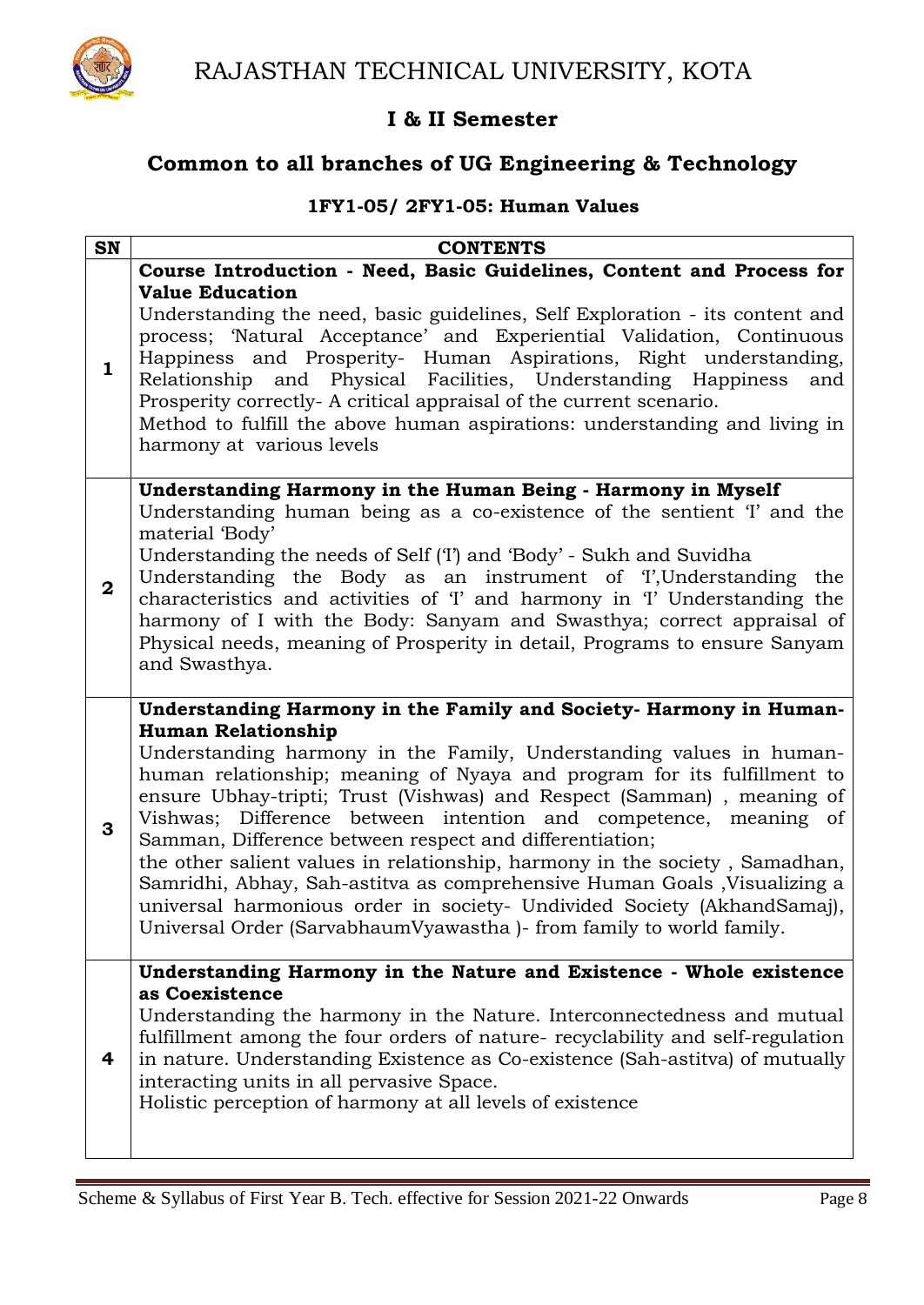

**5 Implications of the above Holistic Understanding of Harmony on Professional Ethics. Natural acceptance of human values** Definitiveness of Ethical Human Conduct. Basis for Humanistic Education, Humanistic Constitution and Humanistic Universal Order. Competence in Professional Ethics: a) Ability to utilize the professional competence for augmenting universal human order, (b) Ability to identify the scope and characteristics of people-friendly and eco-friendly production systems, technologies and management models. Strategy for transition from the present state to Universal Human Order: (a). At the level of individual: as socially and ecologically responsible engineers, technologists and managers. (b). At the level of society: as mutually enriching institutions and organization. Case studies related to values in professional life and individual life.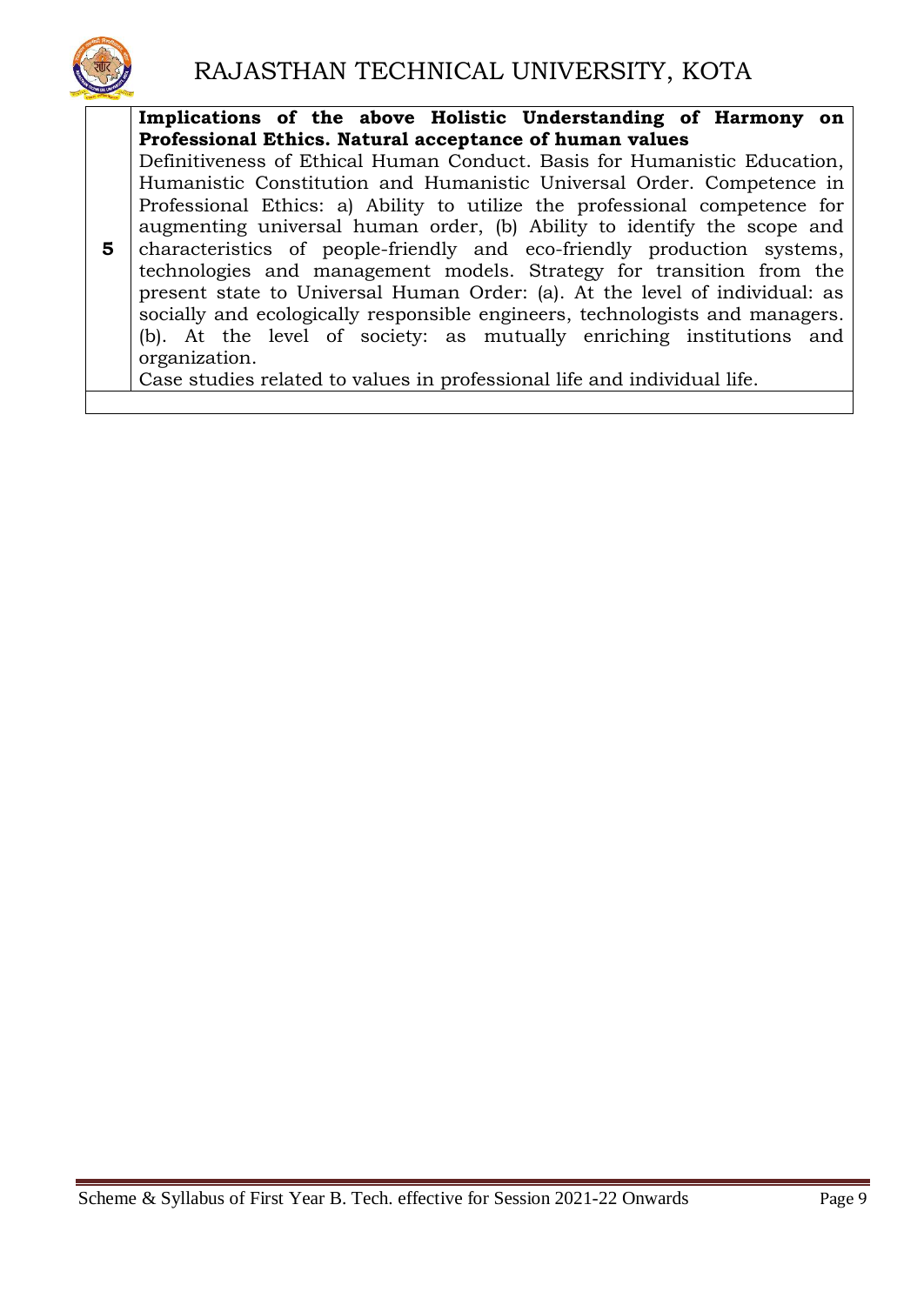

## **Common to all branches of UG Engineering & Technology**

### **1FY3-06/ 2FY3-06: Programming for Problem Solving**

| <b>SN</b> | <b>CONTENTS</b>                                                                                                                                                                                                                                                                                                                                                                                                                                                                    |
|-----------|------------------------------------------------------------------------------------------------------------------------------------------------------------------------------------------------------------------------------------------------------------------------------------------------------------------------------------------------------------------------------------------------------------------------------------------------------------------------------------|
| 1         | <b>Fundamentals of Computer:</b><br>Stored program architecture of computers, Storage device- Primary memory,<br>and Secondary storage, Random, Direct, Sequential access methods,<br>Concepts of High-level, Assembly and Low-level languages, Representing<br>algorithms through flowchart and pseudo code.                                                                                                                                                                      |
| 2         | <b>Number system:</b><br>Data representations, Concepts of radix and representation of numbers in<br>radix r with special cases of $r=2$ , 8, 10 and 16 with conversion from radix r1<br>to $r2$ , $r$ 's and $(r-1)$ 's complement, Binary addition, Binary subtraction,<br>Representation of alphabets.                                                                                                                                                                          |
| 3         | <b>C</b> Programming:<br>Problem specification, flow chart, data types, assignment statements, input<br>output statements, developing simple C programs, If statement, for loops,<br>while loops, do-while loops, switch statement, break statement, continue<br>statement, development of C programs using above statements, Arrays,<br>functions, parameter passing, recursion, Programming in C using these<br>statements, Structures, files, pointers and multi file handling. |
|           |                                                                                                                                                                                                                                                                                                                                                                                                                                                                                    |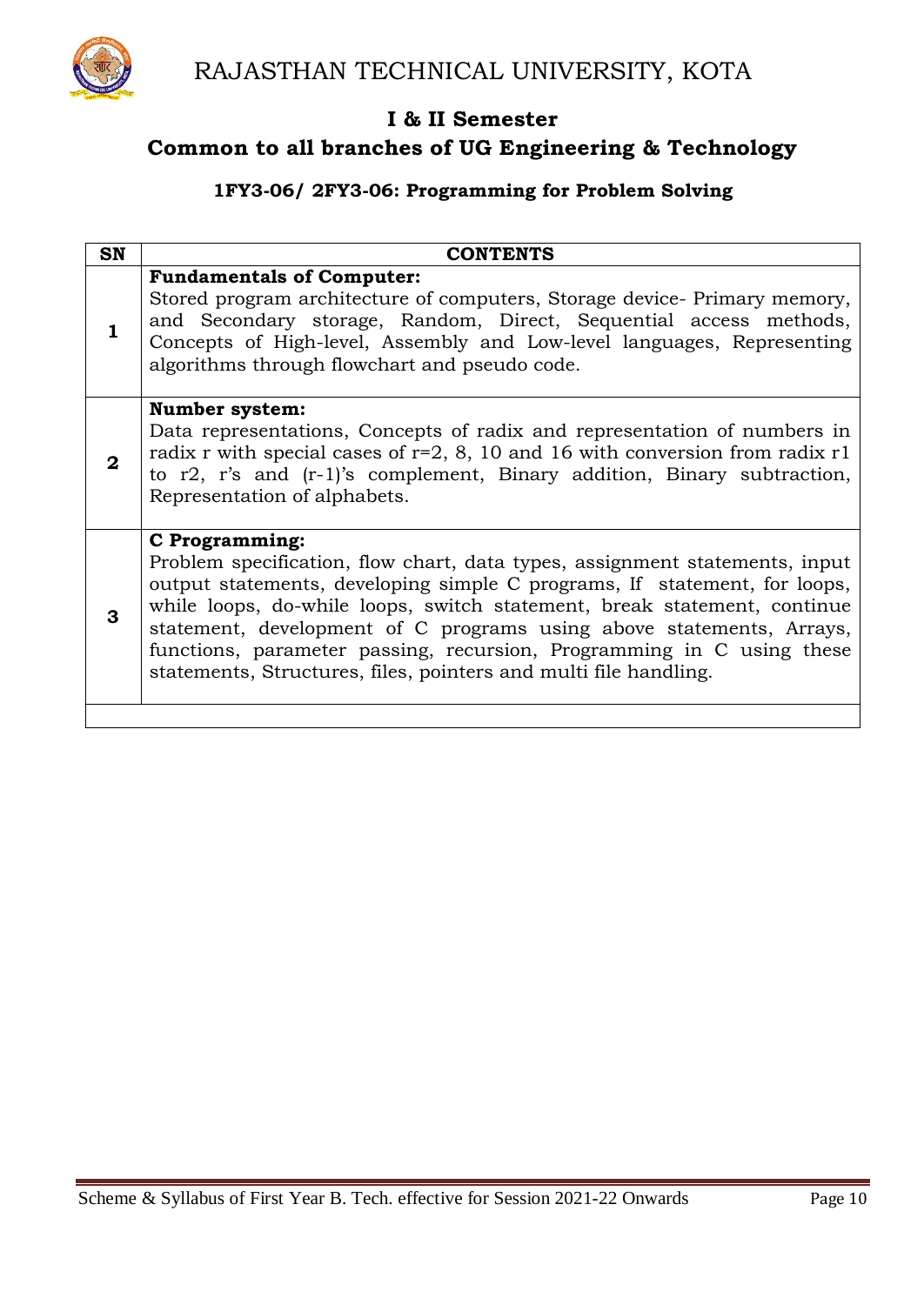

## **Common to all branches of UG Engineering & Technology**

## **1FY3-07/ 2FY3-07: Basic Mechanical Engineering**

| <b>SN</b>    | <b>CONTENTS</b>                                                                                                                                                                                                                                                                                                                 |
|--------------|---------------------------------------------------------------------------------------------------------------------------------------------------------------------------------------------------------------------------------------------------------------------------------------------------------------------------------|
| 1.           | <b>Fundamentals:</b><br>Introduction to mechanical engineering, concepts of thermal engineering,<br>mechanical machine design, industrial engineering and manufacturing<br>technology.<br>Steam Boilers classification and types of steam boilers and steam turbines.<br>Introduction and Classification of power plants.       |
| $\mathbf{2}$ | <b>Pumps and IC Engines:</b><br>Applications and working of Reciprocating and Centrifugal pumps.<br>Introduction, Classification of IC Engines, Main Components of IC Engines,<br>Working of IC Engines and its components.                                                                                                     |
| 3            | <b>Refrigeration and Air Conditioning:</b><br>Introduction, classification and types of refrigeration systems and air-<br>conditioning. Applications of refrigeration and Air-conditioning.                                                                                                                                     |
| 4            | <b>Transmission of Power:</b><br>Introduction and types of Belt and Rope Drives, Gears.                                                                                                                                                                                                                                         |
| 5            | <b>Primary Manufacturing Processes:</b><br>Metal Casting Process: Introduction to Casting Process, Patterns, Molding,<br>Furnaces. Metal Forming Processes: Introduction to Forging, Rolling,<br>Extrusion, Drawing. Metal Joining Processes: Introduction to various types<br>of Welding, Gas Cutting, Brazing, and Soldering. |
| 6            | <b>Engineering Materials and Heat Treatment of Steel:</b><br>Introduction to various engineering materials and their properties.                                                                                                                                                                                                |
|              |                                                                                                                                                                                                                                                                                                                                 |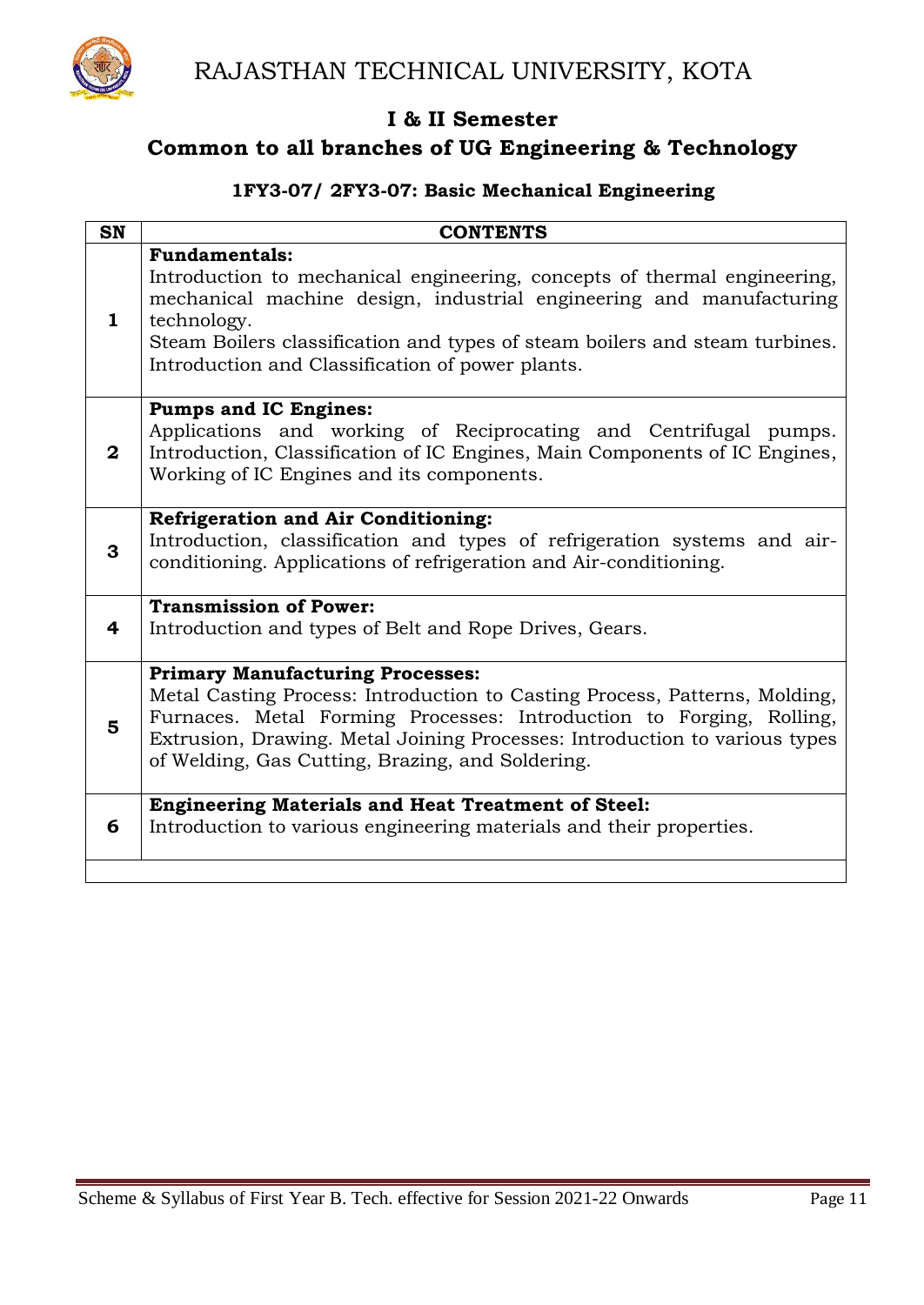

## **Common to all branches of UG Engineering & Technology**

### **1FY3-08/ 2FY3-08: Basic Electrical Engineering**

| SN           | <b>CONTENTS</b>                                                                                                                                                                                                                                                                                                                                                                                                                     |
|--------------|-------------------------------------------------------------------------------------------------------------------------------------------------------------------------------------------------------------------------------------------------------------------------------------------------------------------------------------------------------------------------------------------------------------------------------------|
| $\mathbf{1}$ | <b>DC Circuits:</b><br>Electrical circuit elements (R, L and C), voltage and current sources,<br>Kirchhoff current and voltage laws, Series-Parallel circuits, Node voltage<br>method, Mesh current method, Superposition, Thevenin's, Norton's and<br>Maximum power transfer theorems.                                                                                                                                             |
| $\bf{2}$     | <b>AC Circuits:</b><br>Representation of sinusoidal waveforms, peak and r.m.s values, phasor<br>representation, real power, reactive power, apparent power, power factor.<br>Analysis of single-phase AC circuits consisting of R, L, C, RL, RC and RLC<br>combinations (series and parallel), resonance. Three phase balanced<br>circuits, voltage and current relations in star and delta connections.                            |
| 3            | <b>Transformers:</b><br>Ideal and practical transformer, EMF equation, equivalent circuit, losses in<br>transformers, regulation and efficiency.                                                                                                                                                                                                                                                                                    |
| 4            | <b>Electrical Machines:</b><br>Generation of rotating magnetic fields, Construction and working of a three-<br>phase induction motor, Significance of torque-slip characteristic. Starting<br>and speed control of induction motor, single-phase induction motor.<br>Construction, working, torque-speed characteristic and speed control of<br>separately excited DC motor. Construction and working of synchronous<br>generators. |
| 5            | <b>Power Converters:</b><br>Semiconductor PN junction diode and transistor (BJT). Characteristics of<br>SCR, power transistor and IGBT. Basic circuits of single phase rectifier with<br>R load, Single phase Inverter, DC-DC converter.                                                                                                                                                                                            |
| 6            | <b>Electrical Installations:</b><br>Layout of LT switchgear: Switch fuse unit (SFU), MCB, ELCB, MCCB, Type of<br>earthing. Power<br>measurement, elementary calculations<br>for<br>energy<br>consumption.                                                                                                                                                                                                                           |
|              | <b>TOTAL</b>                                                                                                                                                                                                                                                                                                                                                                                                                        |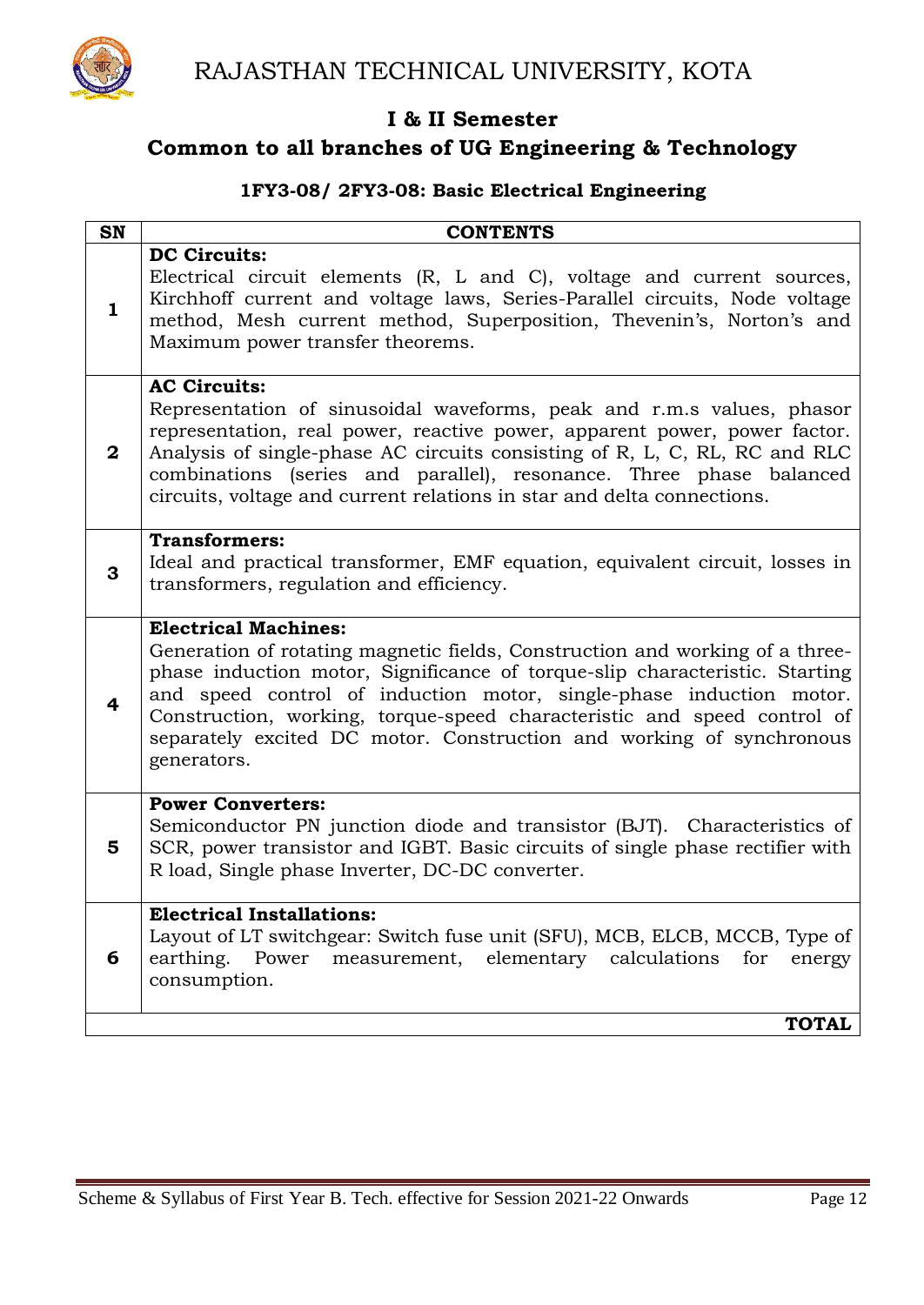

## **Common to all branches of UG Engineering & Technology**

## **1FY3-09/ 2FY3-09: Basic Civil Engineering**

| <b>SN</b>               | <b>CONTENTS</b>                                                                                                                                                                                                                                                                                                                                                                                                                                                                                                                                                                                                                                       |
|-------------------------|-------------------------------------------------------------------------------------------------------------------------------------------------------------------------------------------------------------------------------------------------------------------------------------------------------------------------------------------------------------------------------------------------------------------------------------------------------------------------------------------------------------------------------------------------------------------------------------------------------------------------------------------------------|
| $\mathbf{1}$            | Introduction to objective, scope and outcome the subject                                                                                                                                                                                                                                                                                                                                                                                                                                                                                                                                                                                              |
| $\overline{\mathbf{2}}$ | <b>Introduction:</b><br>Scope and Specialization of Civil Engineering, Role of civil Engineer in<br>Society, Impact of infrastructural development on economy of country.                                                                                                                                                                                                                                                                                                                                                                                                                                                                             |
| 3                       | Surveying:<br>Object, Principles & Types of Surveying; Site Plans, Plans& Maps; Scales &<br>Unit of different Measurements.<br>Linear Measurements: Instruments used. Linear Measurement by Tape,<br>Ranging out Survey Lines and overcoming Obstructions; Measurements on<br>sloping ground; Tape corrections, conventional symbols.<br>Angular Measurements: Instruments used; Introduction to Compass<br>Surveying, Bearings and Longitude & Latitude of a Line, Introduction to total<br>station.<br>Levelling: Instrument used, Object of levelling, Methods of levelling in brief,<br>Contour maps.                                             |
| 4                       | <b>Buildings:</b><br>Selection of site for Buildings, Layout of Building Plan, Types of buildings,<br>Plinth area, carpet area, floor space index, Introduction to building byelaws,<br>concept of sun light and ventilation. Components of Buildings & their<br>functions, Basic concept of R.C.C., Introduction to types of foundation.                                                                                                                                                                                                                                                                                                             |
| 5                       | <b>Transportation:</b><br>Introduction to Transportation Engineering; Traffic and Road Safety: Types<br>and Characteristics of Various Modes of Transportation; Various Road<br>Traffic Signs, Causes of Accidents and Road Safety Measures.                                                                                                                                                                                                                                                                                                                                                                                                          |
| 6                       | <b>Environmental Engineering:</b><br>Environmental Pollution, Environmental Acts and Regulations, Functional<br>Concepts of Ecology, Basics of Species, Biodiversity, Ecosystem, Hydrological<br>Cycle; Chemical Cycles: Carbon, Nitrogen& Phosphorus; Energy Flow in Eco-<br>systems.<br>Water Pollution: Water Quality standards, Introduction to Treatment &<br>Disposal of Waste Water. Reuse and Saving of Water, Rain Water Harvesting.<br>Management: Classification of Solid Waste, Collection,<br>Solid Waste<br>Transportation and Disposal of Solid. Recycling of Solid Waste: Energy<br>Recovery, Sanitary Land fill, On-Site Sanitation. |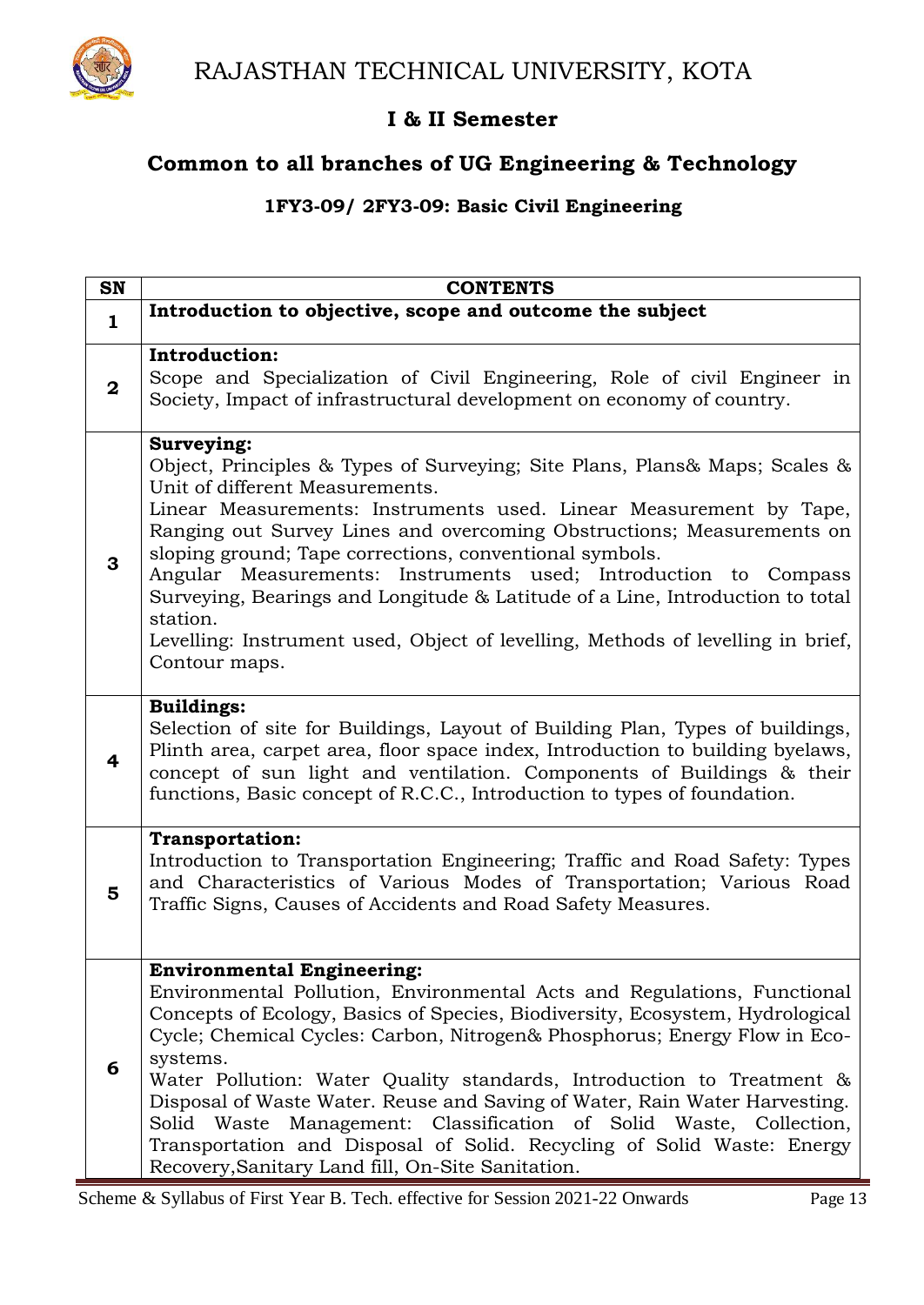Air& Noise Pollution: Primary and Secondary air pollutants, Harmful effects of Air Pollution, Control of Air Pollution. Noise Pollution, Harmful Effects of noise pollution, control of noise pollution, Global warming& Climate Change, Ozone depletion, Green House effect

**TOTAL**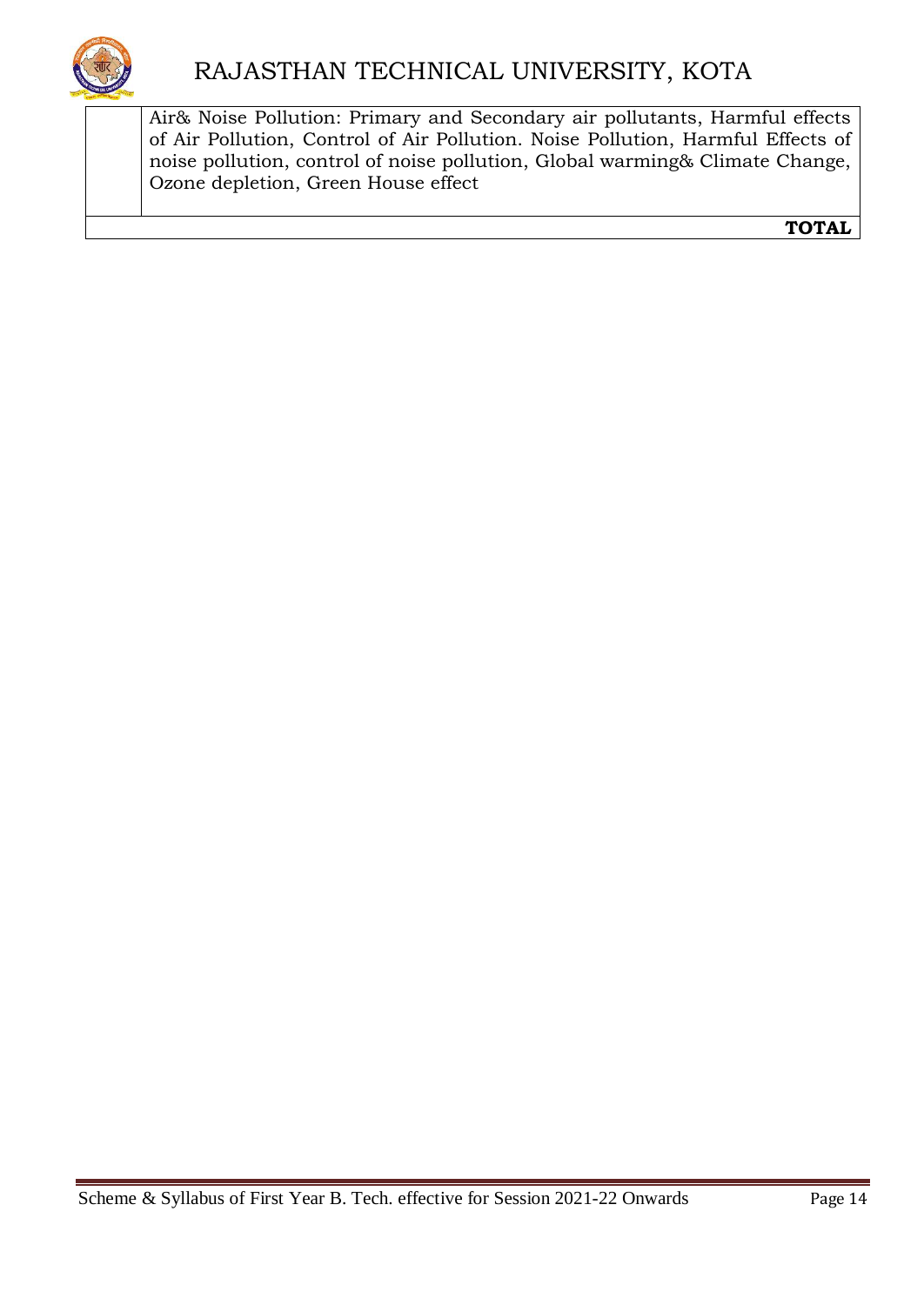

## **1FY2-20/ 2FY2-20: Engineering Physics Lab**

- 1. To determine the wave length of monochromatic light with the help of Michelson's interferometer.
- 2. To determine the wave length of sodium light by Newton's Ring.
- 3. To determine the wave length of prominent lines of mercury by plane diffraction grating with the help of spectrometer.
- 4. Determination of band gap using a P-N junction diode.
- 5. To determine the height of given object with the help of sextant.
- 6. To determine the dispersive power of material of a prism with the help of spectrometer.
- 7. To study the charge and discharge of a condenser and hence determine the same constant (both current and voltage graphs are to be plotted.
- 8. To determine the coherence length and coherence time of laser using He Ne laser.
- 9. To measure the numerical aperture of an optical fibre.
- 10. To study the Hall Effect and determine the Hall Voltage and Hall coefficients.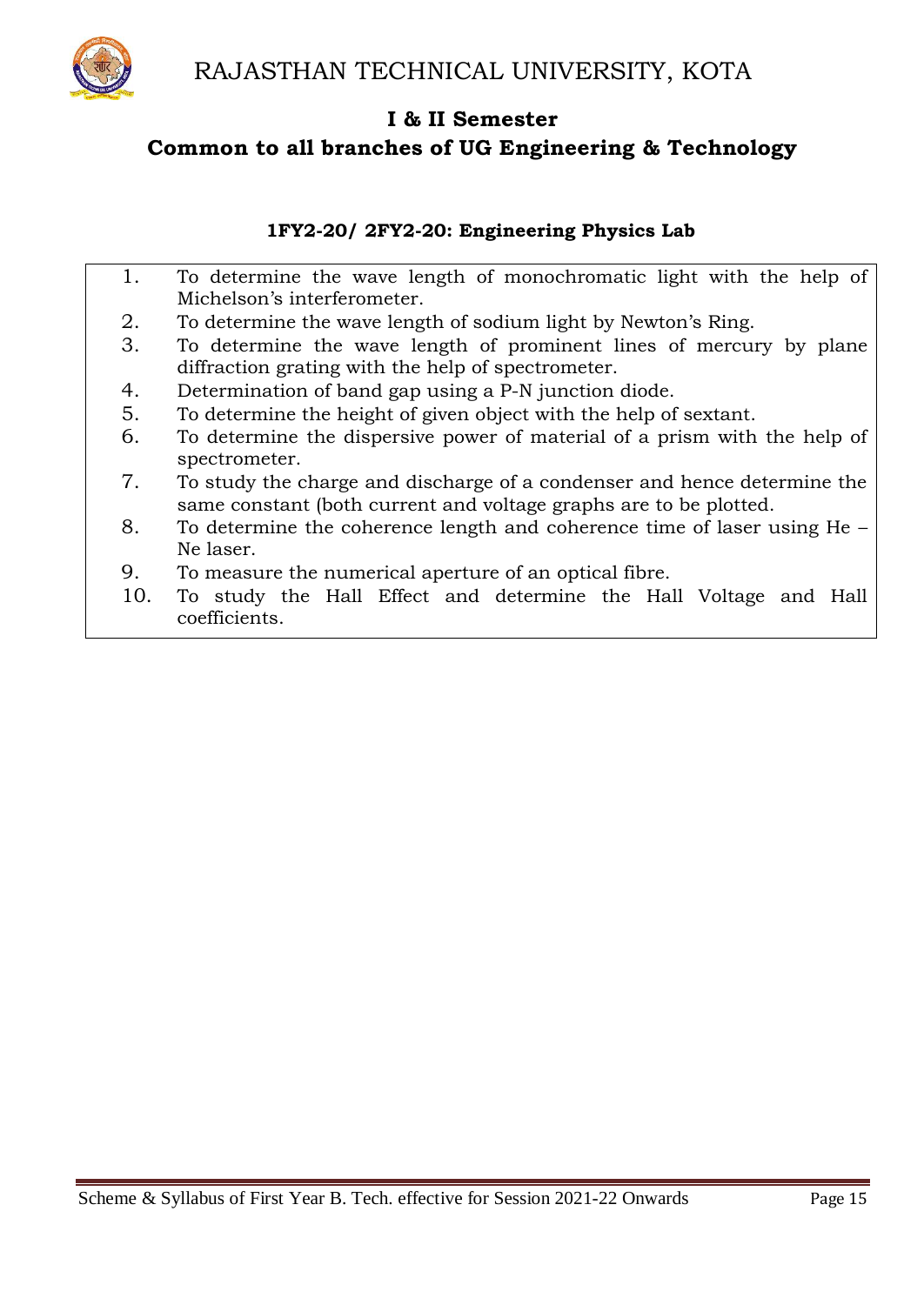

### **1FY2-21/ 2FY2-21: Engineering Chemistry Lab**

- 1. Determination the hardness of water by EDTA method
- 2. Determination of residual chlorine in water
- 3. Determination of dissolved oxygen in water
- 4. Determination of the strength of Ferrous Ammonium sulphate solution with the help of K2Cr2O7 solution by using diphenyl amine indicator
- 5. Determination of the strength of CuSO4 solution iodometrically by using hypo solution
- 6. Determination of the strength of NaOH and Na2CO3 in a given alkali mixture
- 7. Proximate analysis of Coal
- 8. Determination of the flash & fire point and cloud & pour point of lubricating oil
- 9. Determination of the kinematic viscosity of lubricating oil by Redwood viscometer no. 1 at different temperature
- 10. Synthesis of Aspirin/ Paracetamol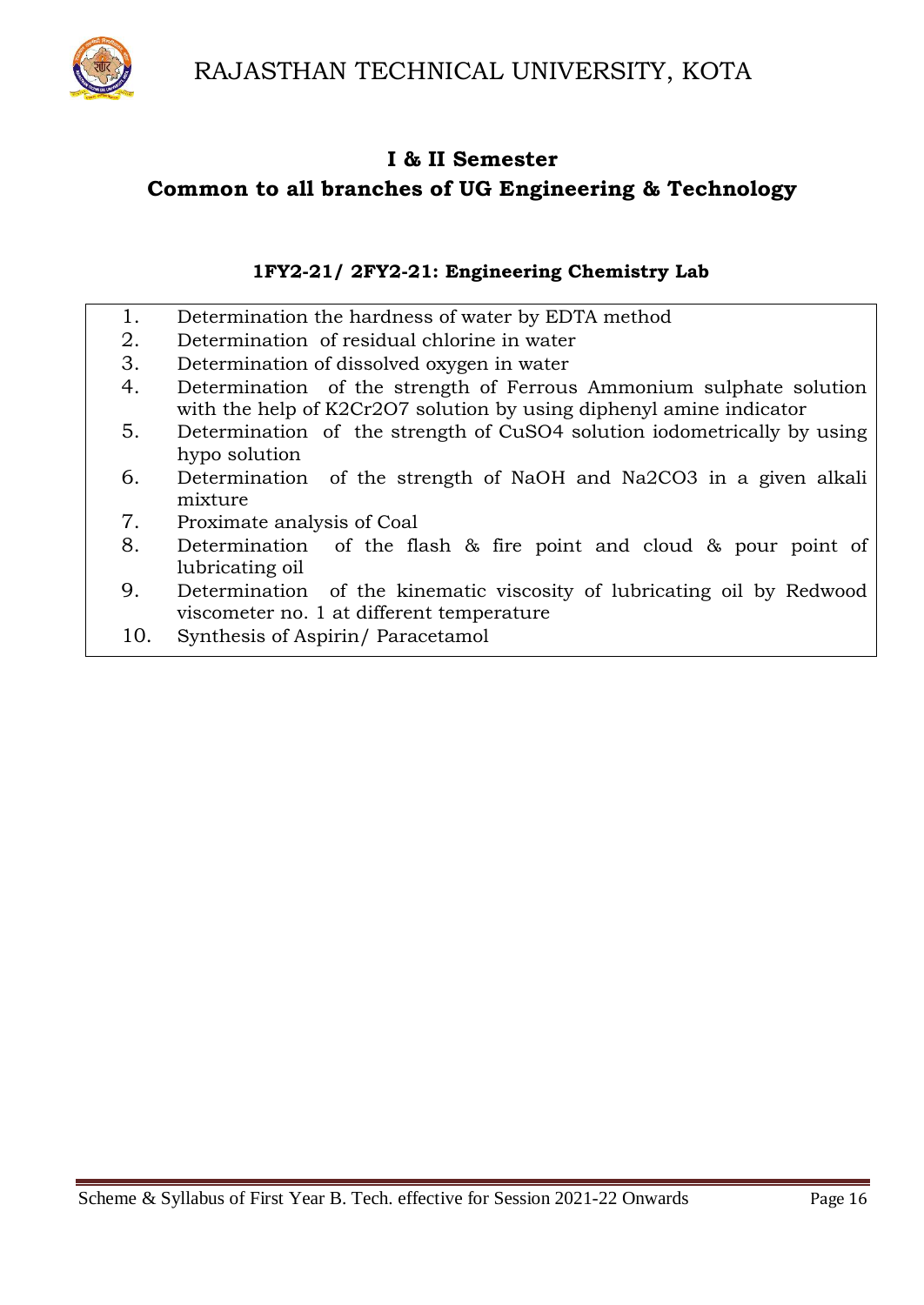

## **1FY2-22/ 2FY2-22: Language Lab**

- 1. Phonetic Symbols and Transcriptions.
- 2. Extempore.
- 3. Group Discussion.
- 4. Dialogue Writing.
- 5. Listening comprehension.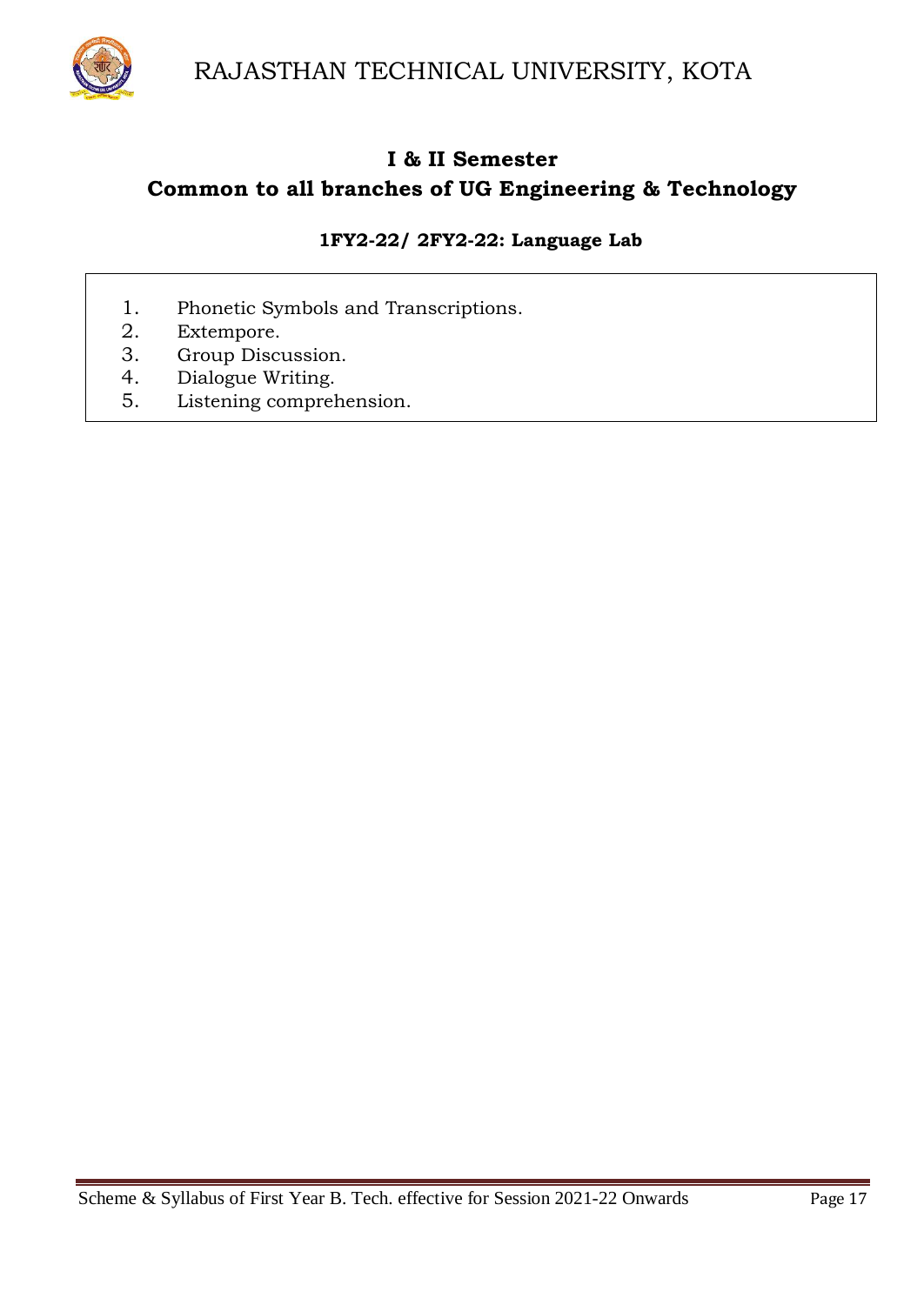

## **Common to all branches of UG Engineering & Technology**

#### **1FY1-23/ 2FY1-23: Human Values Activities and Sports**

#### **PS 1:**

Introduce yourself in detail. What are the goals in your life? How do you set your goals in your life? How do you differentiate between right and wrong? What have been your salient achievements and shortcomings in your life? Observe and analyze them.

### **PS 2:**

Now-a-days, there is a lot of talk about many techno-genic maladies such as energy and material resource depletion, environmental pollution, global warming, ozone depletion, deforestation, soil degradation, etc. - all these seem to be manmade problems, threatening the survival of life Earth - What is the root cause of these maladies & what is the way out in opinion?

On the other hand, there is rapidly growing danger because of nuclear proliferation, arms race, terrorism, breakdown of relationships, generation gap, depression & suicidal attempts etc. - what do you think, is the root cause of these threats to human happiness and peace - what could be the way out in your opinion? **PS 3:**

1. Observe that each of us has the faculty of 'Natural Acceptance', based on which one can verify what is right or not right for him. (As such we are not properly trained to listen to our 'Natural Acceptance' and may a time it is also clouded by our strong per-conditioning and sensory attractions).

Explore the following:

- (i) What is Naturally Acceptable' to you in relationship the feeling of respect or disrespect for yourself and for others?
- (ii) What is 'naturally Acceptable' to you to nurture or to exploit others? Is your living in accordance with your natural acceptance or different from it?
	- 2. Out of the three basic requirements for fulfillment of your aspirations right understanding, relationship and physical facilities - observe how the problems in your family are related to each. Also observe how much time & effort you devote for each in your daily routine.

#### **PS 4:**

1. a. Observe that any physical facility you use, follows the given sequence with time:

Necessary and tasteful - unnecessary but still tasteful - unnecessary and tasteless intolerable

b. In contrast, observe that any feeling in you is either naturally acceptable or not acceptable at all. If not acceptable, you want it continuously and if not acceptable, you do not want it any moment!

2. List down all your important activities. Observe whether the activity is of 'I' or of Body or with the participation of both or with the participation of both 'I' and Body.

3. Observe the activities within 'i'. Identify the object of your attention for different moments (over a period of say 5 to 10 minutes) and draw a line diagram connecting these points. Try to observe the link between any two nodes.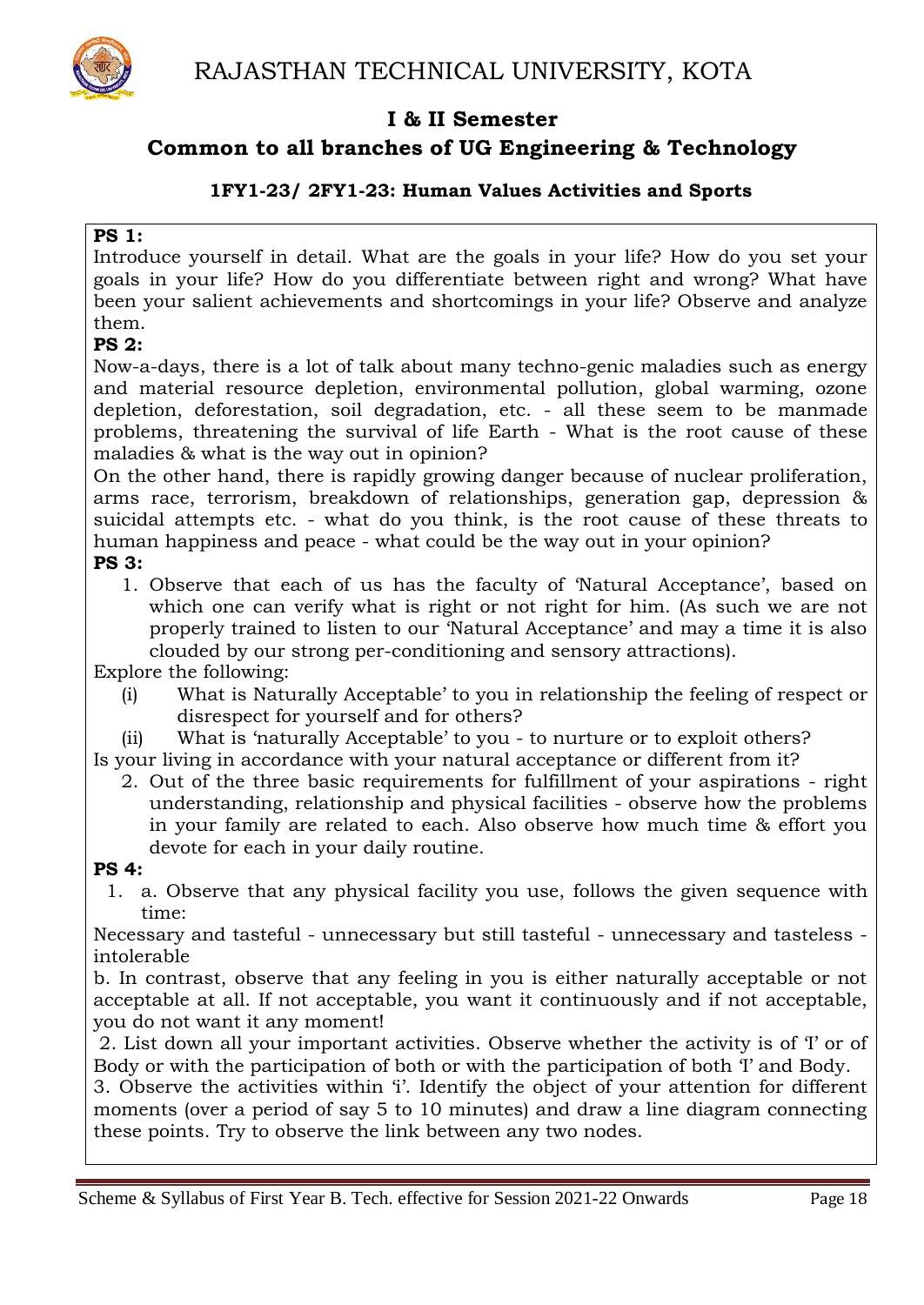

#### **PS 5:**

- 1. Write a narration in the form of a story, poem, skit or essay to clarify a salient Human Value to the children.
- 2. Recollect and narrate an incident in your life where you were able to exhibit willful adherence to values in a difficult situation.

### **PS 6:**

List down some common units (things) of Nature which you come across in your daily life and classify them in the four orders of Nature. Analysis and explain the aspect of mutual fulfillment of each unit with other orders.

## **PS 7:**

Identify any two important problems being faced by the society today and analyze the root cause of these problems. Can these be solved on the basic of natural acceptance of human values? If so, how should one proceed in this direction from the present situation?

#### **PS 8:**

- 1. Suggest ways in which you can use your knowledge of Science/Technology/Management etc. for moving towards a universal human order.
- 2. Propose a broad outline for humanistic Constitution at the level of Nation.

## **Project:**

**Every student required to take-up a social project e.g. educating children in needy/weaker section; services in hospitals, NGO's and other such work i.e. social work at villages adopted by respective institute/ college.**

#### **Sports:**

- a) Planning in Sports,
- b) Sports & Nutrition
- c) Yoga and Life style
- d) Measures Physical Education & Sports for CWSN (Children with Special needs - Divyang)
- e) Children & Sports
- f) Women & Sports
- g) Test & Measurement in Sports
- h) Physiology & Sports
- i) Sports Medicine
- j) Kinesiology, Biomechanics & Sports
- k) Psychology & Sports
- l) Training in Sports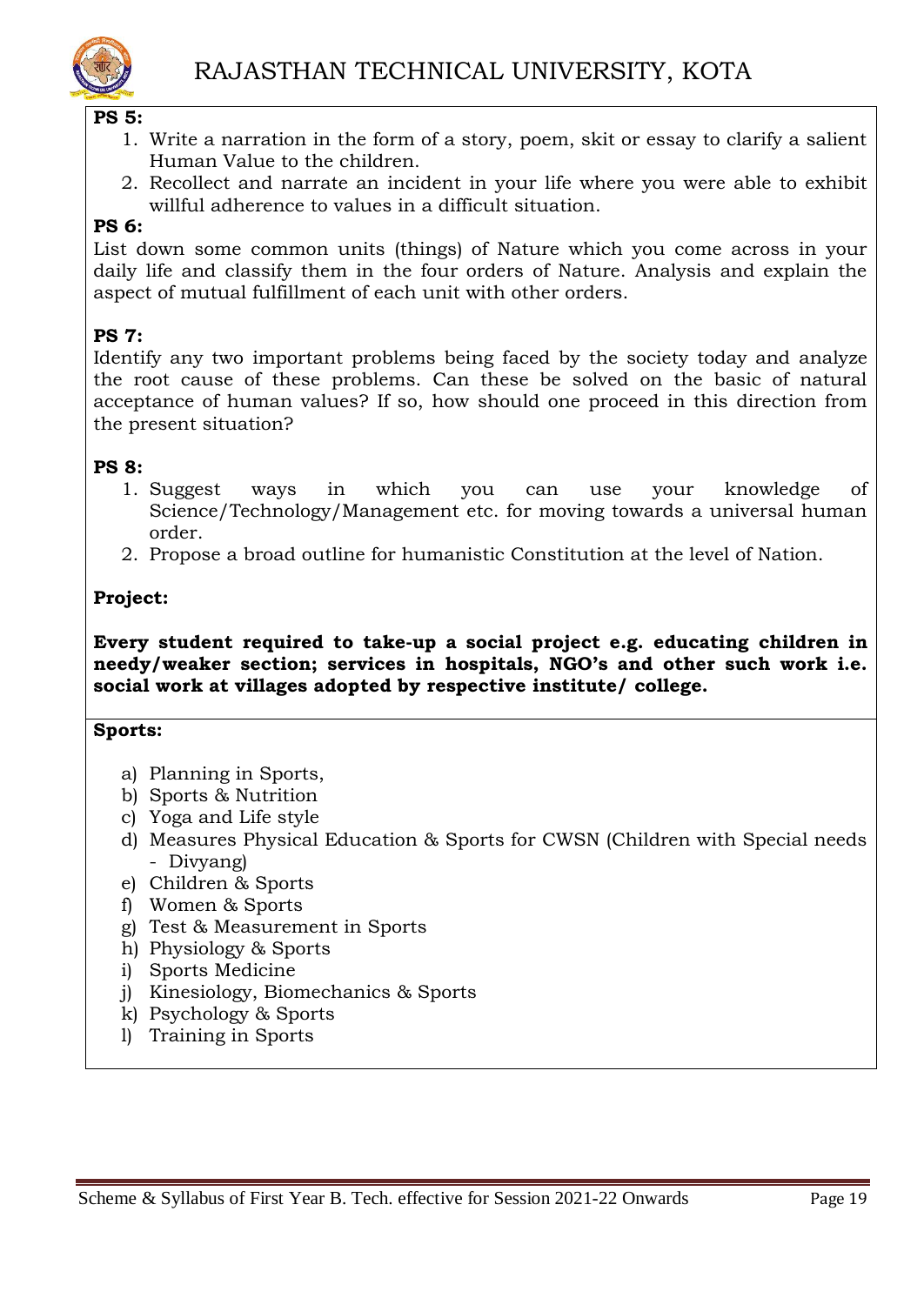

#### **1FY3-24/ 2FY3-24: Computer Programming Lab**

|     | To learn about the C Library, Preprocessor directive, Input-output   |
|-----|----------------------------------------------------------------------|
|     | statement.                                                           |
| 2.  | Programs to learn data type, variables, If-else statement            |
| 3.  | Programs to understand nested if-else statement and switch statement |
| 4.  | Programs to learn iterative statements like while and do-while loops |
| 5.  | Programs to understand for loops for iterative statements            |
| 6.  | Programs to learn about array and string operations                  |
| 7.  | Programs to understand sorting and searching using array             |
| 8.  | Programs to learn functions and recursive functions                  |
| 9.  | Programs to understand Structure and Union operation                 |
| 10. | Programs to learn Pointer operations                                 |
| 11. | Programs to understand File handling operations                      |
| 12. | Programs to input data through Command line argument                 |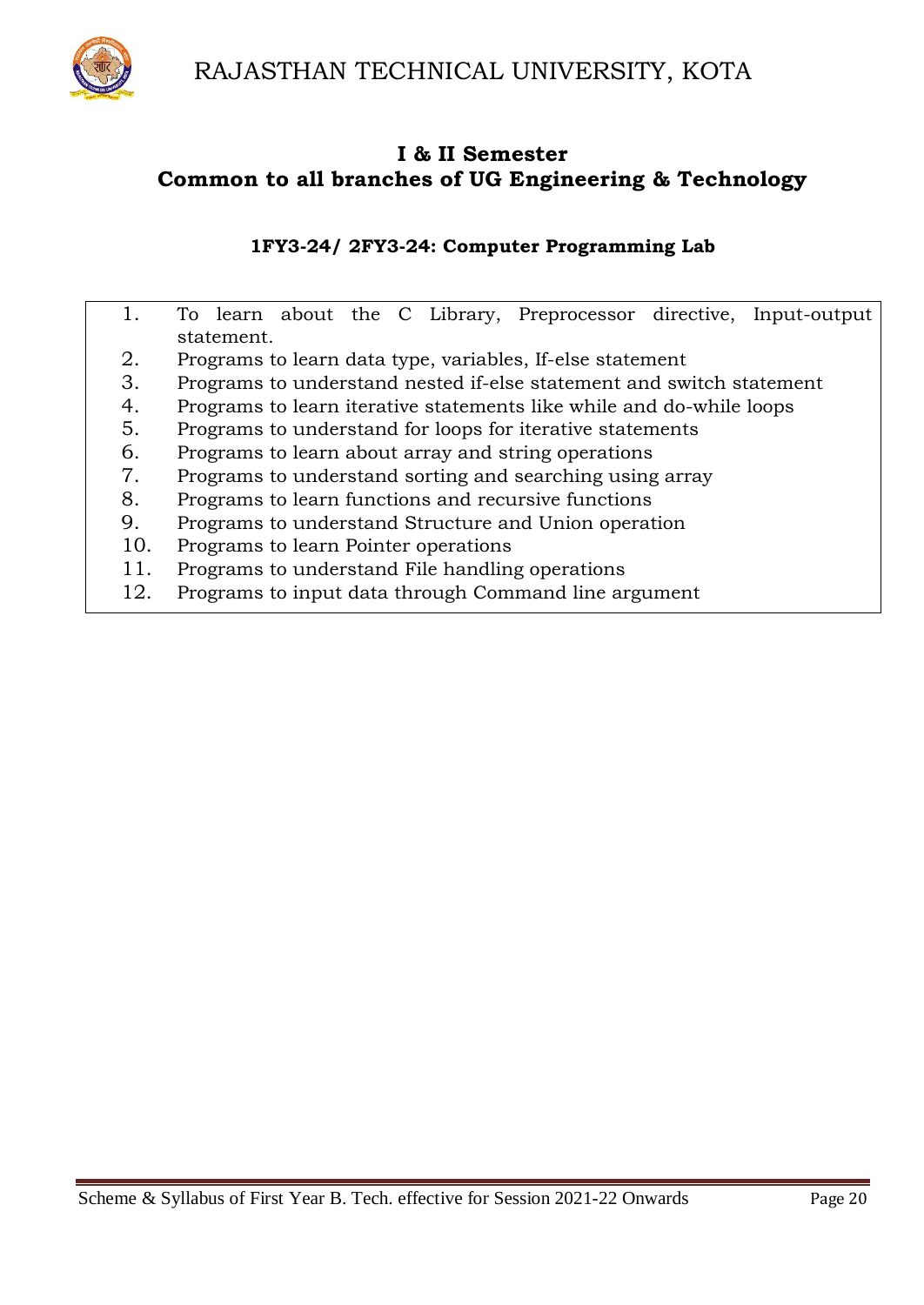

## **Common to all branches of UG Engineering & Technology**

### **1FY3-25/ 2FY3-25: Manufacturing Practices Workshop**

#### **Carpentry Shop**

- 1.  $T Lap$  joint
- 2. Bridle joint

## **Foundry Shop**

- 3. Mould of any pattern
- 4. Casting of any simple pattern

### **Welding Shop**

- 5. Lap joint by gas welding
- 6. Butt joint by arc welding
- 7. Lap joint by arc welding
- 8. Demonstration of brazing, soldering & gas cutting

#### **Machine Shop Practice**

9. Job on lathe with one step turning and chamfering operations

### **Fitting and Sheet Metal Shop**

- 10. Finishing of two sides of a square piece by filing
- 11. Making mechanical joint and soldering of joint on sheet metal
- 12. To cut a square notch using hacksaw and to drill a hole and tapping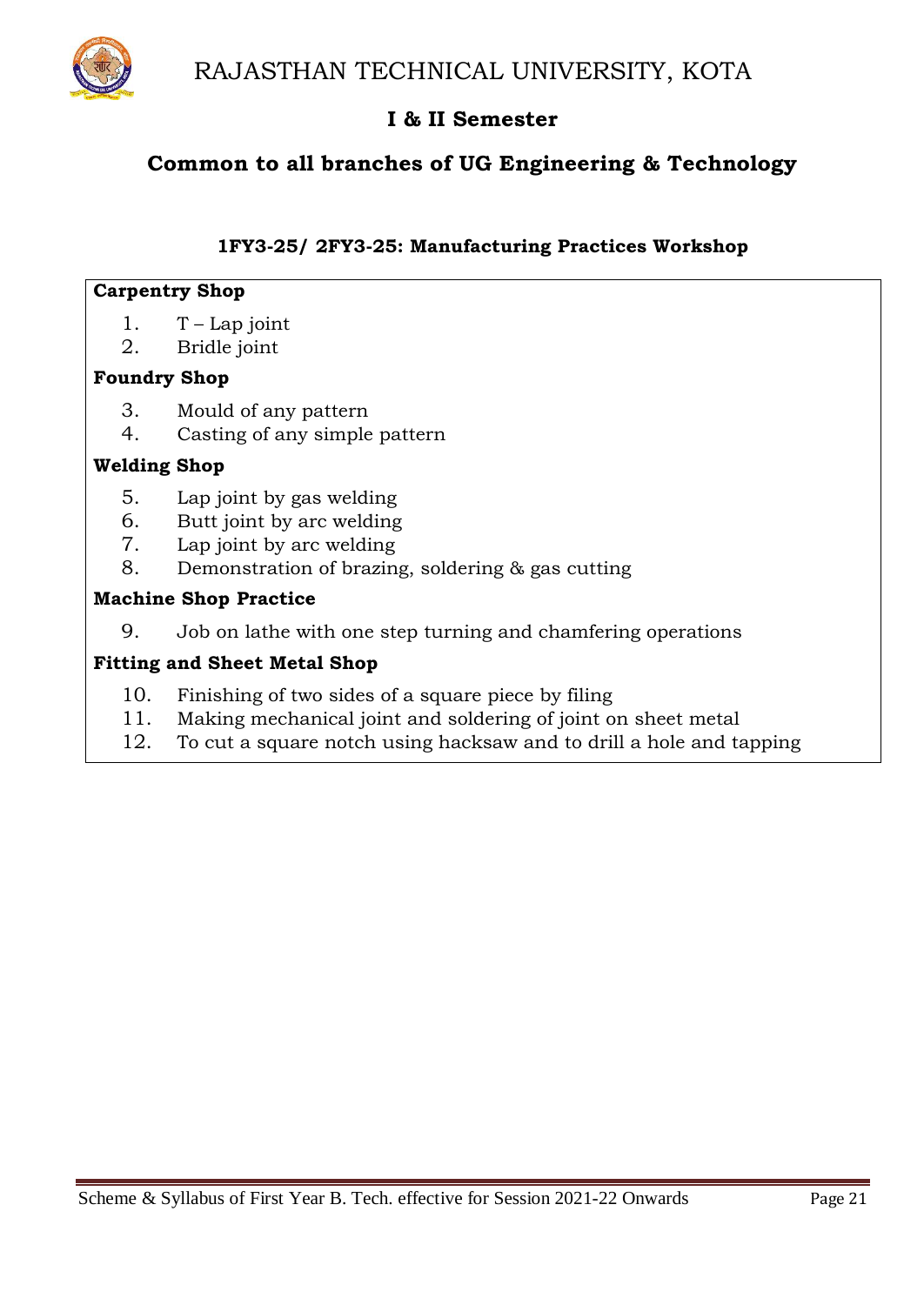

### **1FY3-26/ 2FY3-26: Basic Electrical Engineering Lab**

|    | Basic safety precautions. Introduction and use of measuring instruments –<br>voltmeter, ammeter, multi-meter, oscilloscope. Real-life resistors, capacitors<br>and inductors.                                                                |
|----|----------------------------------------------------------------------------------------------------------------------------------------------------------------------------------------------------------------------------------------------|
| 2. | Transformers: Observation of the no-load current waveform on<br>an<br>oscilloscope. Loading of a transformer: measurement of primary and<br>secondary voltages and currents, and power.                                                      |
| 3. | Three-phase transformers: Star and Delta connections. Voltage and Current<br>relationships (line-line voltage, phase-to-neutral voltage, line and phase<br>currents). Phase-shifts between the primary and secondary side.                   |
| 4. | Demonstration of cut-out sections of machines: dc machine (commutator-<br>brush arrangement), induction machine (squirrel cage rotor), synchronous<br>machine (field winging - slip ring arrangement) and single-phase induction<br>machine. |
| 5. | Torque Speed Characteristic of separately excited dc motor.                                                                                                                                                                                  |
| 6. | Demonstration of (a) dc-dc converters (b) dc-ac converters - PWM waveform<br>(c) the use of dc-ac converter for speed control of an induction motor and (d)<br>Components of LT switchgear.                                                  |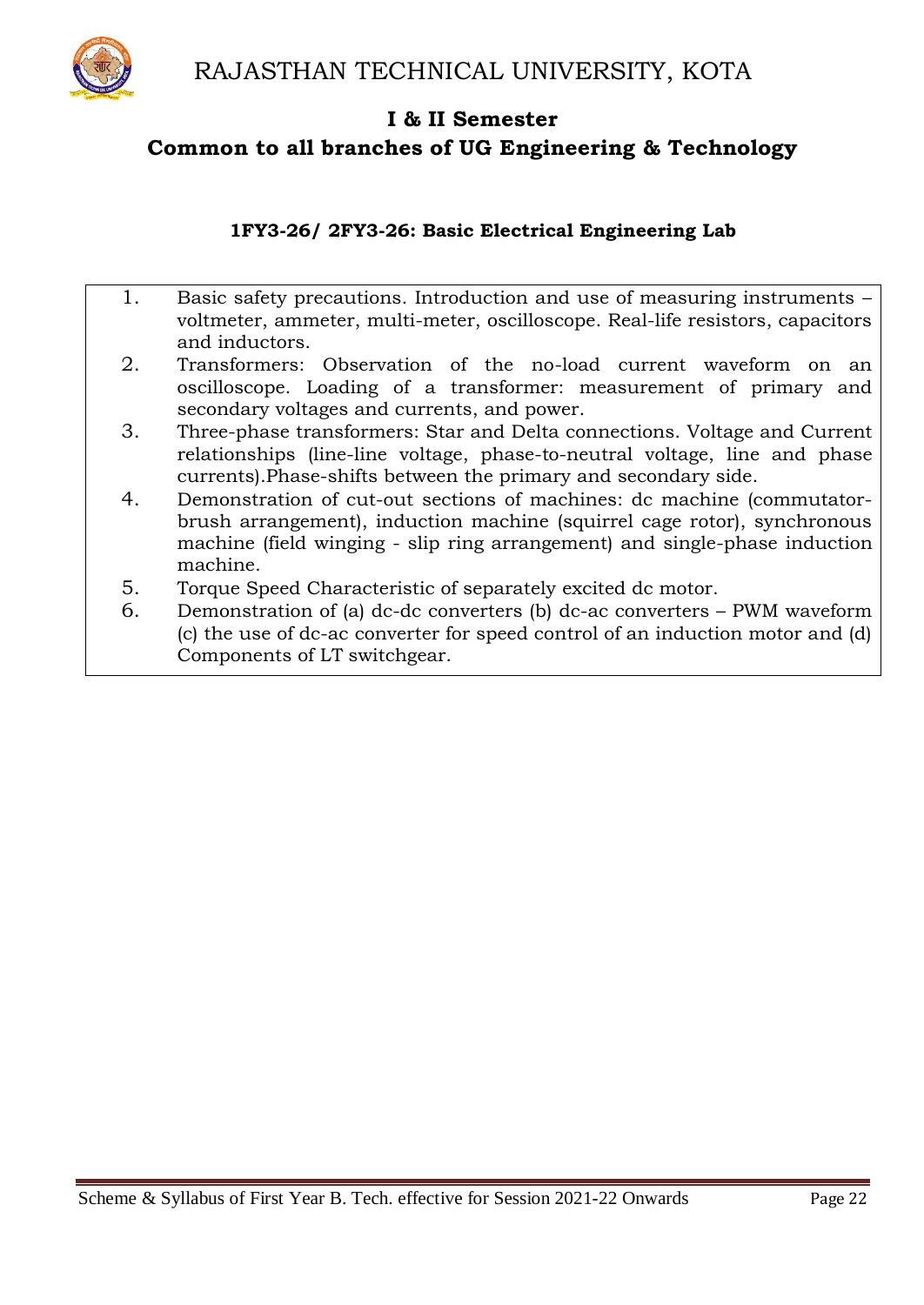

## **1FY3-27/ 2FY3-27: Basic Civil Engineering Lab**

| 1. | Linear Measurement by Tape:                                                |
|----|----------------------------------------------------------------------------|
|    | a) Ranging and Fixing of Survey Station along straight line and across     |
|    | obstacles.                                                                 |
|    | b) Laying perpendicular offset along the survey line                       |
| 2. | Compass Survey: Measurement of bearing of linesusing Surveyor's and        |
|    | Prismatic compass                                                          |
| 3. | Levelling: Using Tilting/Dumpy/Automatic Level                             |
|    | a) To determine the reduced levels in closed circuit.                      |
|    | b) To carry out profile levelling and plot longitudinal and cross sections |
|    | for road by Height of Instrument and Rise & Fall Method.                   |
| 4. | To study and take measurements using various electronic surveying          |
|    | instruments like EDM, Total Station etc.                                   |
| 5. | To determine pH, hardness and turbidity of the given sample of water.      |
| 6. | To study various water supply Fittings.                                    |
| 7. | To determine the pH and total solids of the given sample of sewage.        |
| 8. | To study various Sanitary Fittings.                                        |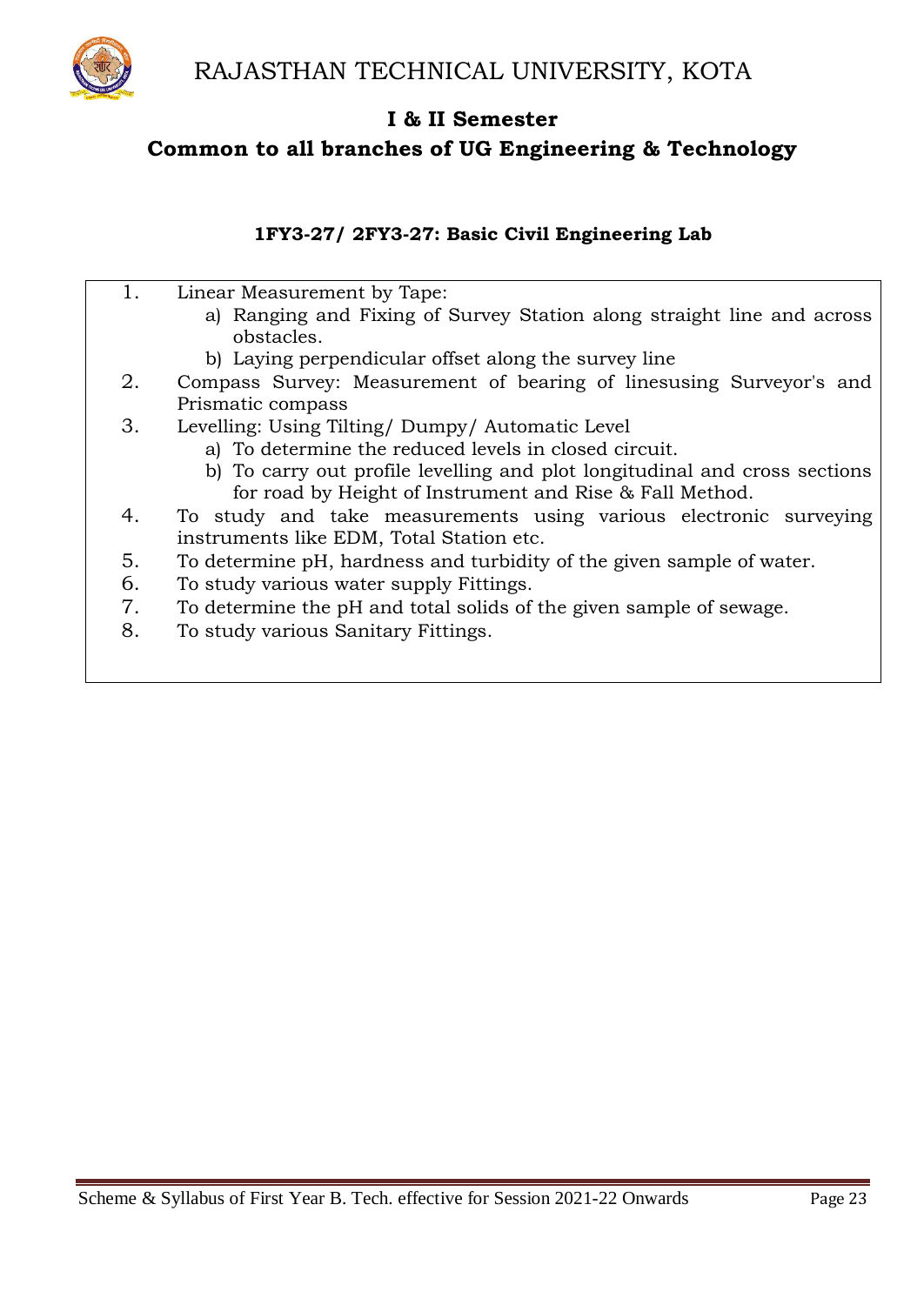

### **1FY3-28/ 2FY3-28: Computer Aided Engineering Graphics**

**Introduction:** Principles of drawing, lines, type of lines, usage of Drawing instruments, lettering, Conic sections including parabola, hyperbola, Rectangular Hyperbola (General method only); Scales-Plain, Diagonal and Vernier Scales.

**Projections of Point & Lines:** Position of Point, Notation System, Systematic Approach for projections of points, front view & Top view of point, Position of straight lines, line parallel to Both the RPs, Line perpendicular to either of the RPs, Line inclined to one RP and parallel to the other, Line inclined to Both the RPs, Traces of a line (One drawing sheet, one assignment in sketch book).

**Projection of Planes:** Positions of planes, Terms used in projections of planes, plane parallel to RP, plane inclined to one RP and perpendicular to the other RP, plane perpendicular to Both the RPs, plane Inclined to Both the RPs, True shape of the plane, Distance of a point from plane, Angle between two planes.

**Projections of Regular Solids:** frustum and truncated solids, those inclined to both the Planes-Auxiliary Views.

**Section of Solids:** Theory of sectioning, section of prisms and cubes, section of pyramids and Tetrahedron section of Cylinders, section of cones, section of spheres (One drawing sheet, one assignment in sketch book)

**Overview of Computer Graphics :** Covering theory of CAD software [such as: The menu System, Toolbars (standard, Object Properties, Draw, Modify and Dimension), Drawing Area (Background, Crosshairs, Coordinate System), Dialog boxes and windows, Shortcut menus (Button Bars), Command Line (where applicable), The Status Bar, Different methods of zoom as used in CAD, Select and erase objects.: Isometric Views of lines, Planes, Simple and compound Solids.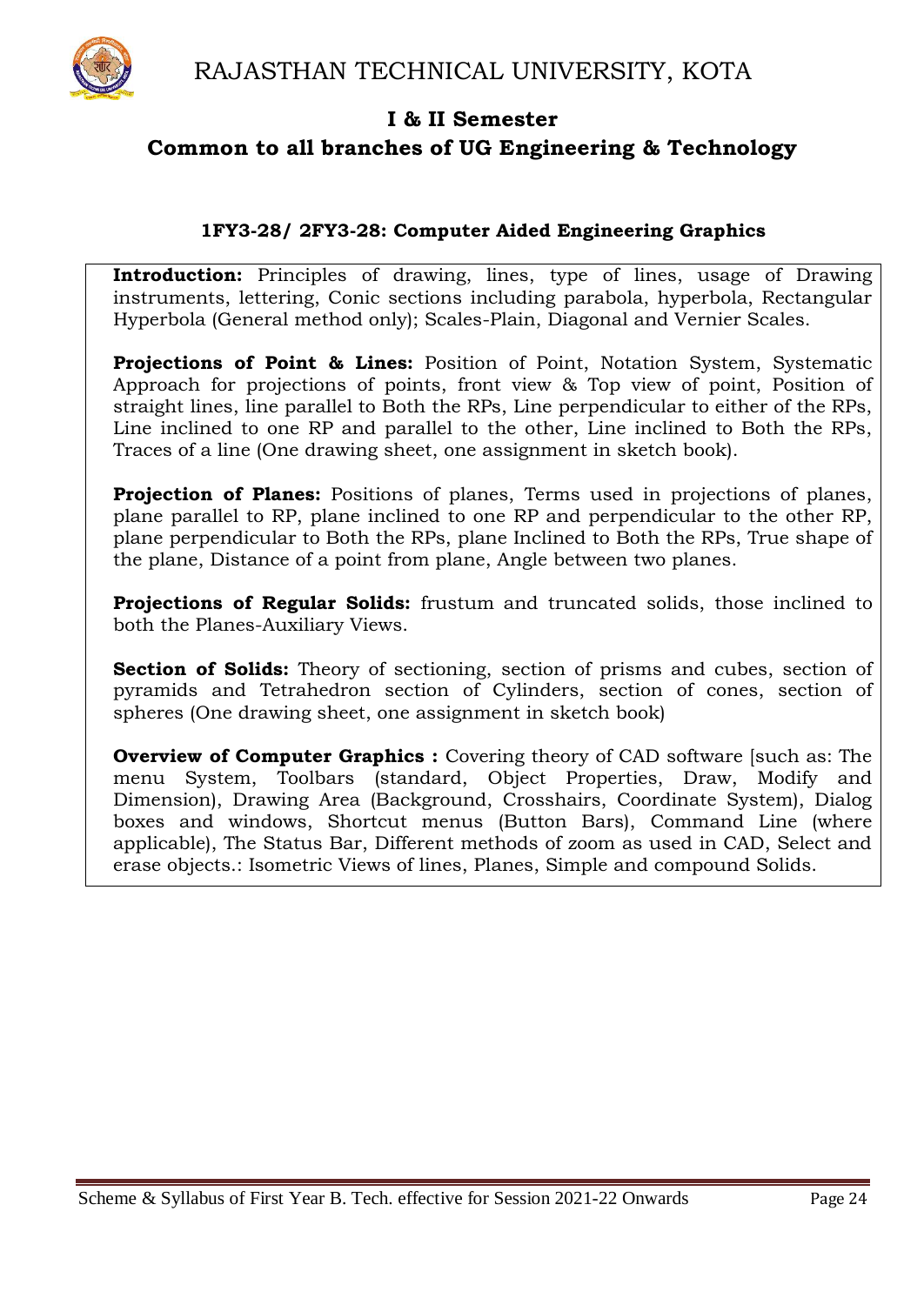

## **1FY3-29/ 2FY3-29: Computer Aided Machine Drawing**

**Introduction:** Principles of drawing, conventional representation of machine components and materials, lines, types of lines, dimensioning types, rules of dimensioning.

**Conversion of pictorial views into orthographic views:** (1 drawing sheet) Introduction to orthographic projection, concept of first angle and third angle projection, drawing of simple machine elements in first angle projection, missing view problems covering Principles of Orthographic Projections.

**Sectional views of mechanical components:** (1 drawing sheet) Introduction, cutting plane line, type of sectional views-full section, half section, partial or broken section, revolved section, removed section, offset section, sectioning conventions-spokes, web rib, shaft, pipes, different types of holes, conventions of section lines for different metals and materials.

**Fasteners and other mechanical components:** (Free hand sketch) Temporary and permanent fasteners, thread nomenclature and forms, thread series, designation, representation of threads, bolted joints, locking arrangement of nuts, screws, washers, foundation bolts etc., keys, types of keys, cotter and knuckle joints. Riveted joints, rivets and riveting, type of rivets, types of riveted joints etc. Bearing: Ball, roller, needle, foot step bearing. Coupling: Protected type, flange, and pin type flexible coupling. Other components: Welded joints, belts and pulleys, pipes and pipe joints, valves etc.

**Overview of Computer Graphics:** (2 drawing sheets) Covering theory of CAD software such as: The menu System, Toolbars (Standard, Object Properties, Draw, Modify and Dimension), Drawing Area (Background, Crosshairs, Coordinate System), Dialog boxes and windows, Shortcut menus (Button Bars), Command Line (Where applicable), The Status Bar, Different methods of zoom as used in CAD, Select and erase objects.: Isometric Views of Lines, Planes, Simple and compound Solids.